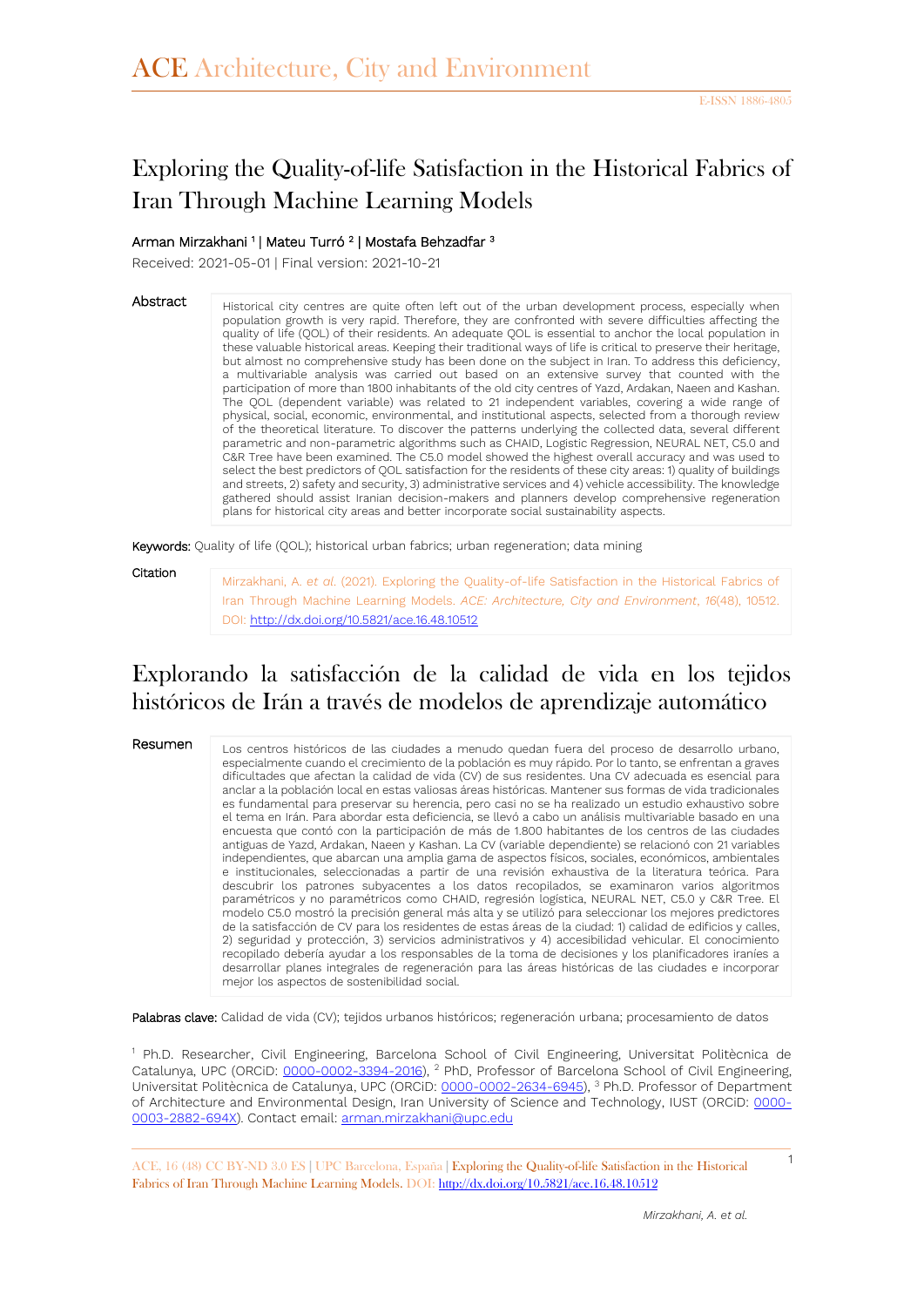#### 1. Introduction

The rapid growth of urbanisation in recent decades, despite its merits, like labour specialisation, economies of scale and creativity (Glaeser, 2011), has had unpleasant consequences on the quality of life (QOL) of residents at various urban scales (Berry & Okulicz-Kozaryn, 2011). QOL is a concept that has been often discussed about the problems cities are confronted with, some of them clearly exposed by the Covid crisis. However, QOL is a broad and multi-dimensional concept that, in addition to economic concerns, incorporates social and ecological aspects (Berger-Schmitt, 2002), and thus it must be addressed from a wide variety of disciplines (El Din *et al*., 2013)*.* Indeed, problems such as poverty, unemployment, environmental pollution, insecurity, social crime, congestion, lack of services, lack of sense of place, lack of accessibility, etc., should not be approached from a single perspective.

Historical fabrics within cities have been particularly affected by rapid urban changes, as most governments tend to favour growth and modernisation, especially in developing countries. The attention of most decision-makers and policymakers has focused on new settlements, and anything old or in a traditional style was considered of little value and was torn down or, at best, ignored (Steinberg, 1996). This has led to an acute decline in QOL in these urban areas and caused local residents to leave them, intensifying the process of degeneration. This decay persists despite the fact that historical urban areas represent a unique link with the past: a physical manifestation of the social and cultural traditions that have been instrumental in giving the modern city and society its meaning and character (Steinberg, 1996). Besides being a major cultural and social asset of many countries, historical city centres offer considerable potential as an attraction both for locals and visitors (Balbo, 2012). Preserving this valuable heritage should thus be a priority for any good society. The revitalisation and prosperity of old urban tissues can only be ensured if the inhabitants' QOL is good enough to prevent their abandonment.

To improve the QOL in decaying urban areas, urban regeneration is considered the most effective procedure through its effects on physical, economic, social and environmental aspects (Urbact.eu, 2016). The urban regeneration term encompasses actions such as urban rehabilitation or urban renovation that have a narrower focus. It aims at the sustainable development of city areas with severe problems (Alpopi & Manole, 2013) and includes new infrastructure, infill housing, the transformation of historic buildings for workplaces, education and tourism, culture-led revitalisation and place-making (Lehmann, 2019).

Despite the critical importance of QOL to revitalise historical city centres, very few studies have been conducted on this subject in Iran. Even those lack empirical evidence and are mainly theoretical. The lack of practical and reliable data on historical fabrics and, specifically on QOL satisfaction, has made it impossible to design appropriate solutions to properly preserve these fabrics and ensure their traditional role in the heart of the cities. Most of the existing studies have a very limited scope, do not abide by a comprehensive framework and are supported by a small number of participants, mostly at the neighbourhood level. They are not, therefore, adequate to reflect the complex situation of historical areas and to propose the necessary comprehensive solutions for their regeneration. Hence, it was considered essential, within our research on the regeneration of historical urban fabrics in Iran, to undertake a holistic study, with high participation of residents, to gain a deeper understanding of the main predictors of QOL satisfaction in these areas, as a basis to define appropriate intervention strategies.

The first step of the study was to create a list of the most prominent variables affecting QOL satisfaction. A thorough review of the literature allowed identifying the indicators commonly used in regeneration plans and selecting those that are more pertinent for the Iranian case.

They were then used in the preparation of a questionnaire to carry out an ad-hoc survey in several Iranian historical city centres. The survey counted with high participation of residents and, according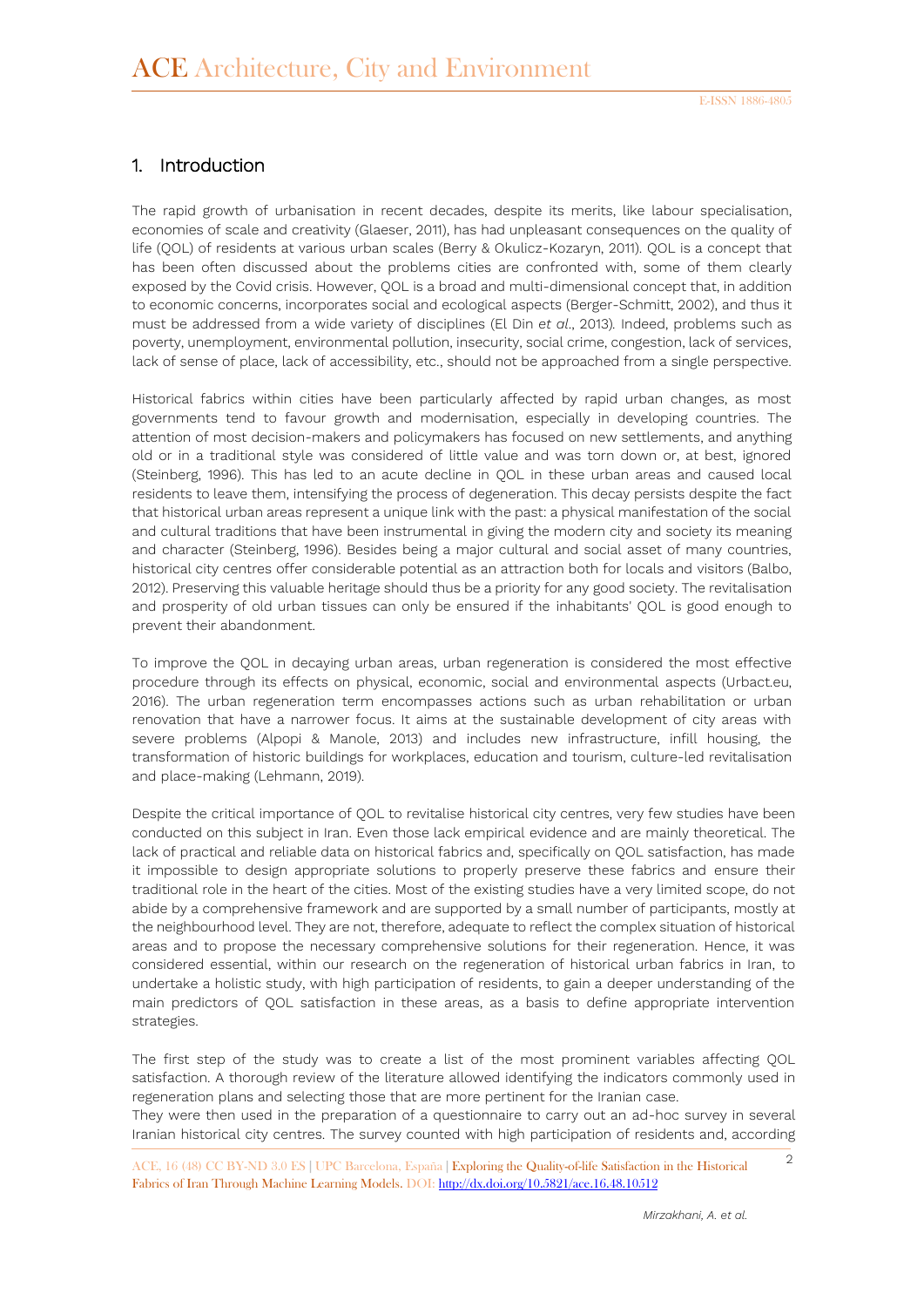to reliability indicators, the information obtained is consistent and trustworthy. The collected data made it possible to discover behavioural patterns or, in other words, the most important predictors of QOL satisfaction from residents' perspectives through data mining using Machine Learning (ML) models for the first time in Iran. This study provides, thus, through realistic data and researchsupported results, an empirical basis to assess QOL. This should contribute to future guidelines and action plans for regenerating historical centres in Iran at different scopes and scales.

### 2. Literature Review

QOL is a multi-dimensional and broad concept which, due to its importance for society, has been explored and studied in many different disciplines, including psychology, economics, environmental sciences and, mainly, in urban planning (Grayson & Young, 1994; McMahon, 2002; Savageau, 2007; Ali et al., 2009; Li *et al*., 2009; European Union, 2013; Węziak-Białowolska, 2016; Macke *et al*., 2018; Kaklauskas *et al*., 2018; Moeinaddini *et al*., 2020). QOL encompasses a wide range of variables covering psychological, social, economic, and environmental aspects. Due to the multifaceted nature of this concept, scholars, and academic institutions, according to their goals and approaches, have produced specific indicators for these variables.

However, a revision of the theoretical literature shows that most authors agree that QOL is linked to two main dimensions: psychological and environmental (Massam, 2002). What is clear is that QOL satisfaction is a condition that results from comparing the expectations of individuals in society with their current situation (Insch & Florek, 2008). As Wish (1986) indicates, QOL in cities can be defined generally as "the relation between the individual perceptions and the feelings of people, and their experiences within the space they live in". Regardless of age, gender, and beliefs, people are inherently inclined to live in better and higher quality conditions. As Faggian & Royuela (2010) state, "people decide where to live based on their evaluation of the overall QOL offered by different locations". Indeed, as Tiebout (1956) already pointed out, people are moving to places that better meet their priorities. Therefore, QOL satisfaction is recognised as one of the main reasons for intra-city and intraneighbourhood movements (Frijters *et al*., 2011; Nowok *et al*., 2018).

Many planners, politicians, governmental and non-governmental organisations have tried to change the situation of derelict areas by improving QOL (Massam, 2002). This requires quantification, so QOL assessment has been attempted in many countries by different academic studies (Lane, 1989; Risser *et al*., 2006; Trip, 2007; Williams *et al*., 2008; Shu & Zhu, 2009; European Union, 2013; Węziak-Białowolska, 2016). Despite these studies, it is not very clear what are the key determinants of QOL in decaying urban areas and in those keeping valuable traditional tissues.

In general, this lack of consensus has not prevented most studies and projects from using a set of ad-hoc economic, social, political and environmental approaches and specific indicators to determine and assess the QOL in their specific areas (Massam, 2002). Some researchers stressed physical indicators like quality of streets and buildings, housing, land use, pedestrian and vehicle accessibility, public transport and public spaces as measures of QOL (Lynch & Rodwin, 1958; Lynch, 1984; Jacobs & Appleyard, 1987; Murdie *et al*., 1992; Smith *et al*., 1997; Türksever & Atalik, 2001; Mccrea *et al*., 2005; Insch & Florek, 2008; Zenker *et al*., 2013; Streimikiene, 2015; Kährik *et al*., 2016; Lee & Sener, 2016), while others highlighted the social aspects such as safety, happiness and morale, social cohesion, wellbeing, social interactions and networks (Weidemann *et al*., 1982; Dahmann, 1983; Parkes *et al*., 2002; Clifton *et al*., 2008; Ross, 2011; Helsley & Zenou, 2014; Okulicz-Kozaryn & Mazelis, 2018; Garau & Pavan, 2018).

On the other side, some scholars underlined personal/environmental health and healthcare services as the primary component for QOL (Wheeler, 1991; Marlin, 1992; Smith *et al*., 1997; Türksever & Atalik,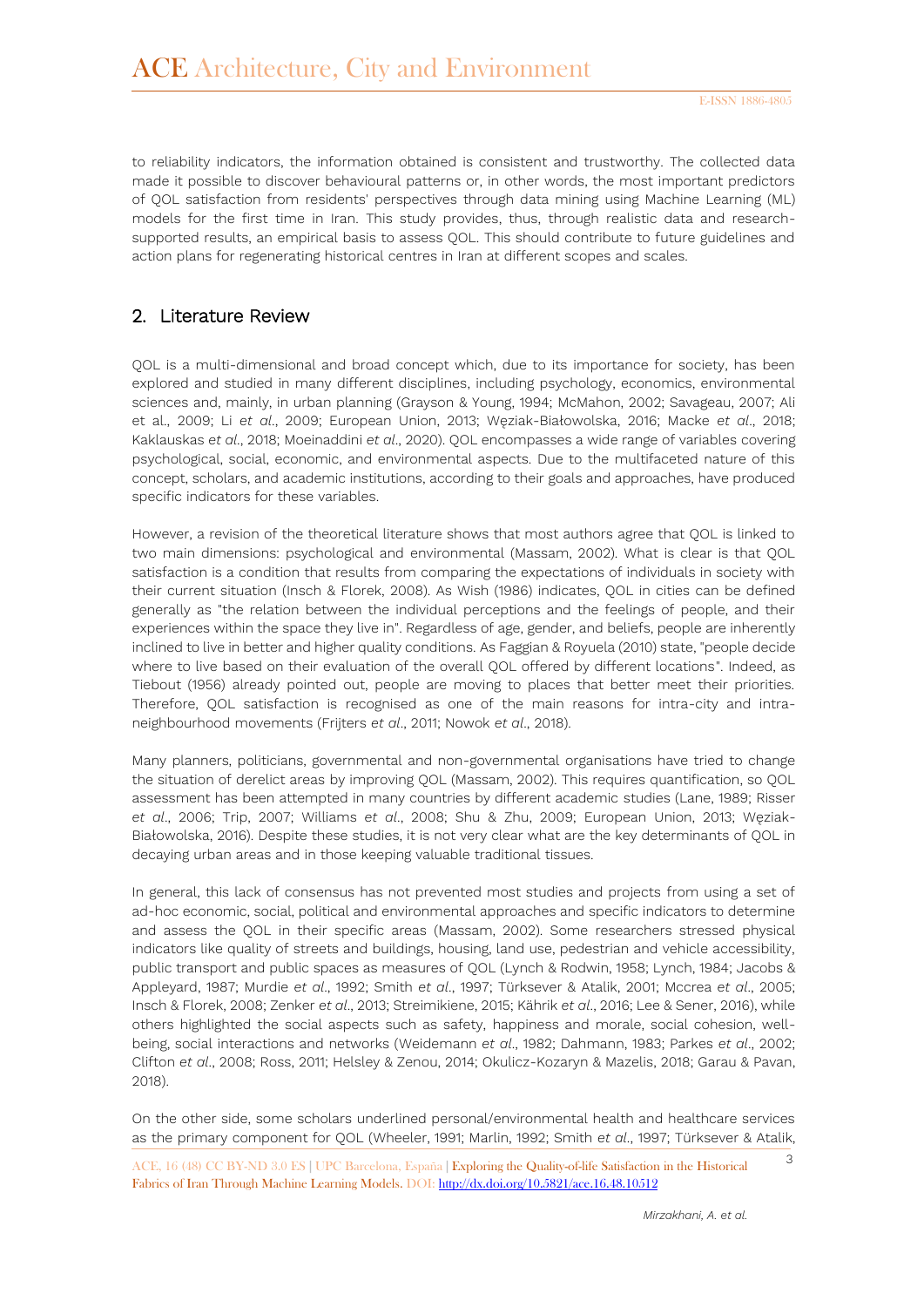2001; Baum *et al*., 2010; Wang *et al*., 2011; Zenker *et al*., 2013). There is a consensus among experts on the importance of accessibility to services like education (Ross & Willigen, 1997; Mccrea *et al*., 2005; Baum *et al*., 2010; Zenker *et al*., 2013), cultural services (Ge & Hokao, 2006; Zenker *et al*., 2013; Steiner *et al*., 2015), sport and recreational facilities (Driver *et al*., 1991; Türksever & Atalik, 2001; Lloyd & Auld, 2002; Insch & Florek, 2008) and retail shops and food amenities (Nayga Jr & Weinberg, 1999; Witten *et al*., 2003; Zenker & Rütter, 2014; Öner, 2017) for residents' QOL. In addition to the aforementioned factors, some studies also highlight economic and social aspects, such as unemployment, poverty, housing prices, job opportunities and life expenses (Warr, 1987; Room, 1995; Berger-Schmitt, 2002; Nelson & Saegert, 2009; McDonald, 2012; Zenker *et al*., 2013; Streimikiene, 2015; Okulicz-Kozaryn & Mazelis, 2018). Air/noise pollution, cleanness, crowding, and landscape are also among the most relevant environmental factors in many studies (Pacione, 2003; Rehdanz & Maddison, 2008; Baum *et al*., 2010; Zenker *et al*., 2013; Węziak-Białowolska, 2016).

The last important aspect of QOL in cities, which is often disregarded, is related to the administrative and institutional services and their legal context. According to Frey & Stutzer (2000), institutional conditions and democracy directly affect happiness and well-being. Some scholars stressed that good governance, the rule of law, corruption control, and fair public services are features that can be influential in the development and growth of a country or a city and eventually in QOL (Rothstein & Teorell, 2008; Holmberg *et al*., 2009; Charron *et al*., 2014). Some more concrete effects associated with the institutional and public services, such as building permits or subsidies and tax exemptions in building renovations, directly impact residents' appreciation of their QOL (Turró, 2012).

Given the focus of the current research on historic urban areas in Iran, two additional specific variables, "bazaars" and "mosques", that have a very significant role in these areas, although they may not be so relevant in other parts of the cities, were also considered. According to Soltanzadeh (2013), these two urban facilities have been considered, for a long time, as the main factors of vitality, liveliness and active social interactions in these fabrics. As Mashhadizadeh Dehaghani (1995) states, "bazaars" and "mosques" are two main pillars of historical cities in Iran. Mosques (specifically the Grand Mosque) in the historical cities, in addition to their religious role, have had a very strong political and social function, and many events, including political appointments, public meetings, social discourses, etc., were happening in these places. The bazaar was the backbone of Iranian historical cities (Habibi, 2018) and, besides an economic space, it was a place for many social activities (Daneshpour & Rousta, 2013). Therefore, having always been associated with the social life of the residents of historical areas in Iran, mosques and bazaars must be included in the QOL assessment. Given the vast array of variables mentioned above, it can be concluded that the QOL concept is not fixed and varies depending on the experts applying it and even on the perceptions of the inhabitants living in a city or a particular neighbourhood. However, this broad literature survey allows conceptualising the QOL concept to integrate the basic dimensions most affecting human life, including physical, social, economic, environmental and institutional aspects. It is not possible, however, at this stage, to define a model from the literature review that would somehow quantify the concept based on a concrete set of variables and even less so if it had to be applied to old city areas of Iran, which have never been analysed through an extensive survey focusing on QOL.

Indeed, none of the studies carried out discussing the QOL issue in some cities of Iran (Habibi, 2014; Poorahmad & Zareei, 2015; Yazdanpanah Shahabadi & Sajadzadeh, 2018; Bastanian Shahgoli *et al*., 2018; Mehdizadeh Saradj *et al*., 2018; Moayedfar & Eshaghi, 2019) has involved a sufficiently large number of participants to explore the QOL based on residents' perceptions properly. Lacking a solid background on these perceptions from former works, it was necessary to establish a method to obtain the information required and then to define a model integrating those variables identified as more relevant into a single comprehensive formulation for a single QOL indicator adapted to historical city areas.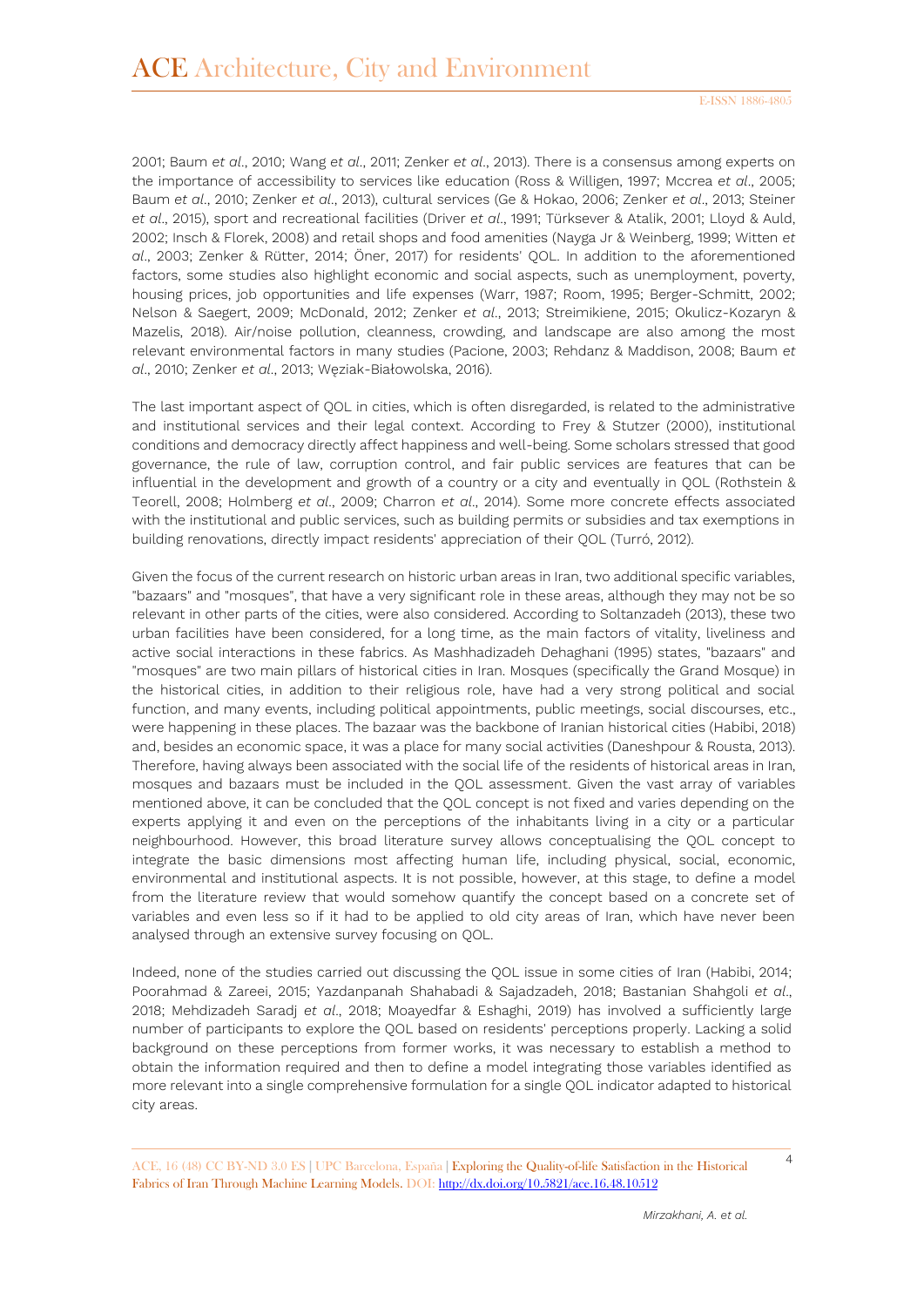Since personal perceptions are critical to identifying the factors affecting QOL satisfaction, an essential part of the method was the execution of a survey to explore the residents' perceptions of these areas regarding social, economic, physical, environmental, and institutional features.

### 3. Methodology

As already mentioned, there is no accepted definition of QOL or clear identification of the factors determining it. However, what is clear is that QOL depends on the specific locational and social circumstances of the community to be analysed. So, to identify and quantify the most important factors affecting historic urban areas in Iran, we had to collect a significant amount of local information, including from the questionnaires filled by a representative sample of residents. This information is obviously disparate and sometimes redundant or contradictory and requires a type of analysis that has been made available to researchers in the past few years. In our case, we opted for ML models to try and understand the behavioural patterns related to the QOL satisfaction of the residents of Iran's historical fabric. ML is a subset of artificial intelligence that allows systems to learn and progress automatically without explicit programming (Mitchell, 1997). According to Hawkins & Blakeslee (2004), the primary idea behind ML models is to find a way to predict the future. In fact, their main goal is to enable computers/systems to learn based on input data automatically and apply decision patterns to make predictions without human intervention. Based on a representative sample of input data known as "training data", the models are applied to the bulk of the data and adapted to make predictions and check their quality.

In fact, when dealing with a complex task or problem that traditional methods cannot solve, or when there is a massive amount of data and variables that cannot be processed and calculated by humans using traditional methods, ML presently appears as the best option. One of the main reasons to choose ML models in this research is that they use inductive reasoning to conclude, while traditional analytics generally use deductive reasoning. Moreover, traditional analytical methods often require some prior understanding of the issue, while ML models perform differently. These models can quickly adapt themselves to changing conditions. This superiority is of great importance concerning the analysis of cities and their residents, as they are constantly affected by changing circumstances. A significant difference between ML models and traditional statistical methods is in their purpose, as the first method focuses as much as possible on accurate predictions, while the latter focuses on inferring relationships between variables (Azzolina *et al*., 2019). However, the main difference between ML and traditional statistical methods is that ML makes predictions based on a set of examples with no predefined rules or programs, something that suited perfectly the data collected and the objective of this research. On the other hand, the data mining from the questionnaires and the accuracy comparisons among the different models used are innovative, as ML has seldom been used in social sciences despite the rapid development and expansion of these techniques in other fields.

### *3.1 Case study and data collection*

In the present study, after an extensive analysis of different cities in Iran, with the collaboration of academic professors of Polytechnic University of Catalonia (UPC) and Iran University of Science and Technology (IUST), the four historical city centres of Yazd, Kashan, Ardakan and Naeen have selected as case studies. Their current situation and some recurrent shared features suggest that they could be representative of most historical urban fabrics in Iran. As already mentioned, to obtain the required data, an extensive survey had to be carried out to explore different aspects of urban QOL satisfaction based on the perception of residents about their living environment.

The questionnaire consisted of two parts, one related to the dependent variable and the other to the independent variables. A set of predetermined questions to allow the quantification of these variables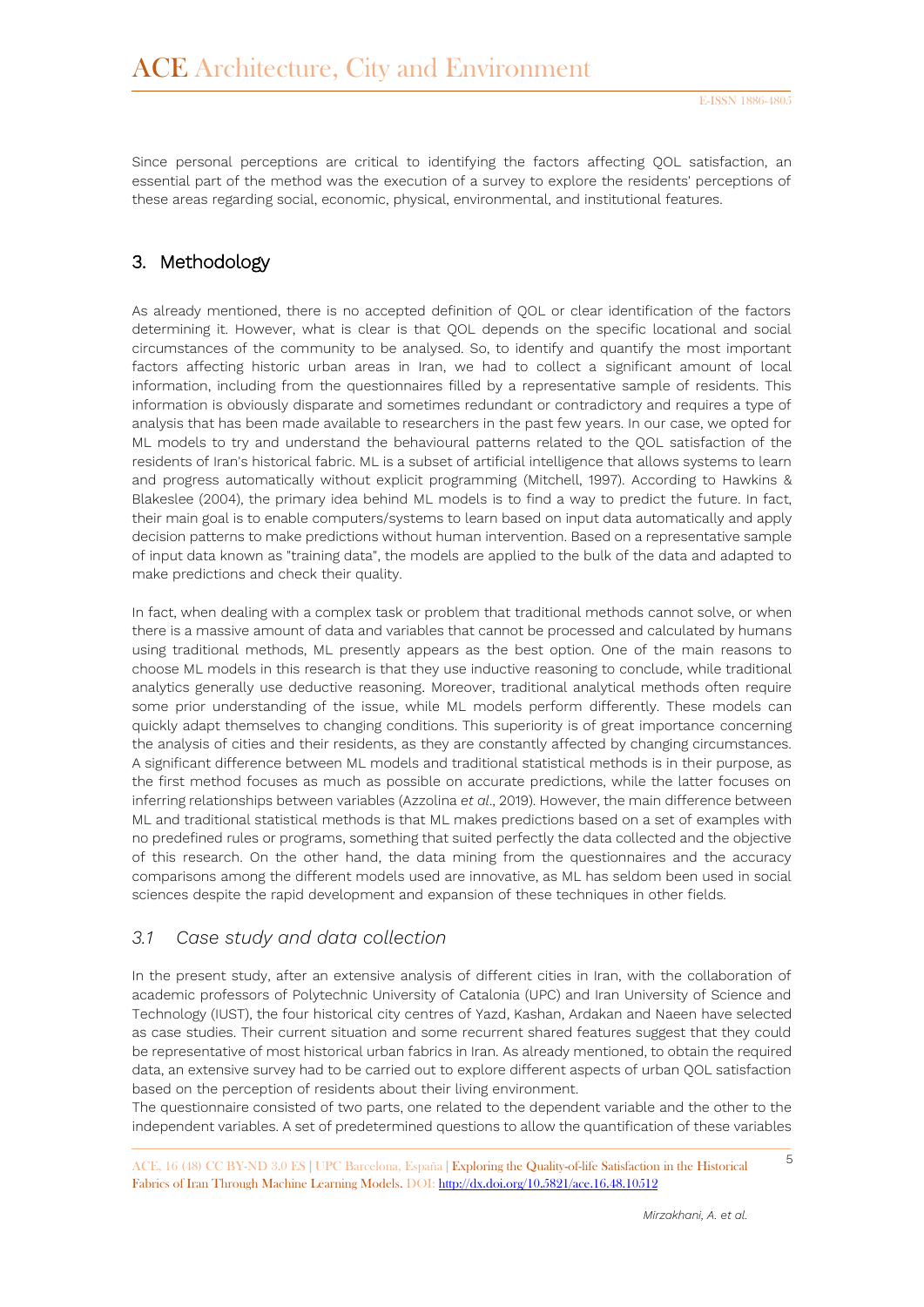were reviewed by experts in the subject. Before distributing the questionnaire, its reliability was checked using a pilot sample of 50 respondents. The Cronbach's alpha coefficient for this sample was calculated to be 0.86, which is highly acceptable and confirms the reliability of the data set (Cronbach, 1951; Cortina, 1993).

The survey was carried out in two stages in 2019 and 2020 (taking, in total, about five months) with the participation of 1,800 residents, equally distributed and involving different social and demographic groups, using a Stratified Sampling Technique (stratified by neighbourhoods). Table 1 provides some demographic information regarding the participants. The remarkable point was that women were less willing to participate in the research, which can be attributed to some cultural and religious beliefs. However, an attempt was made to make the ratio of men and women in the survey as equal as possible (in total, approximately 59% men and 41% women). To prevent misunderstandings in answering the questions and increase the accuracy, over 90% of all the questionnaires were completed by the main researcher in person. In some cases, telephone interviews with residents have been used to complete the data with the collaboration of municipalities. Small gifts to the respondents have stimulated the answering rate.

| Historic city centre  |   | Kashan             | <b>Naeen</b>           | Ardakan | Yazd  |  |
|-----------------------|---|--------------------|------------------------|---------|-------|--|
| Population (approx.)  |   | 8.000              | 2.000                  | 3,000   | 7.000 |  |
|                       | M | 55                 | 63                     | 60      | 58    |  |
| Gender (%)<br>F       |   | 45                 | 37                     | 40      | 42    |  |
|                       |   | 28%<br>$15 - 30:$  |                        |         |       |  |
|                       |   | $31 - 45$ :<br>32% |                        |         |       |  |
| Age                   |   | $46 - 65$ :<br>19% |                        |         |       |  |
|                       |   |                    | $>65$ :                | 21%     |       |  |
|                       |   |                    | Illiterate:            | 11%     |       |  |
|                       |   |                    | Some elementary:       | 30%     |       |  |
| <b>Education</b>      |   |                    | High school:           | 35%     |       |  |
|                       |   |                    | University degree:     | 24%     |       |  |
| <b>Marital Status</b> |   |                    | Married:               | 62%     |       |  |
|                       |   |                    | Not currently married: | 38%     |       |  |

#### Table 1. Basic demographic information of participants in the current survey

Source: Authors.

#### *3.2 Variables*

#### *Dependent variable*

The dependent variable of our model was QOL satisfaction in the historical city centres of Iran. The residents included in our sample were explicitly asked to answer "if they were satisfied to live in their historical fabric" based on a four-point scale: 1: strongly disagree, 2: somewhat disagree, 3: somewhat agree and, 4: strongly agree.

#### *Independent variables*

A complete list of the most important variables determining QOL, derived from the revision of the theoretical literature, was used to select the independent variables, covering a wide range of physical, social, economic, environmental and institutional aspects. The list in its final format consisted of 21 variables (shown in Table 2). A four-point scale ranging from 1: not at all satisfied, 2: rather unsatisfied, 3: rather satisfied and 4: very satisfied was used, and residents were asked to express their satisfaction degree for every single variable.

#### Table 2. Independent variables used in the research to assess the QOL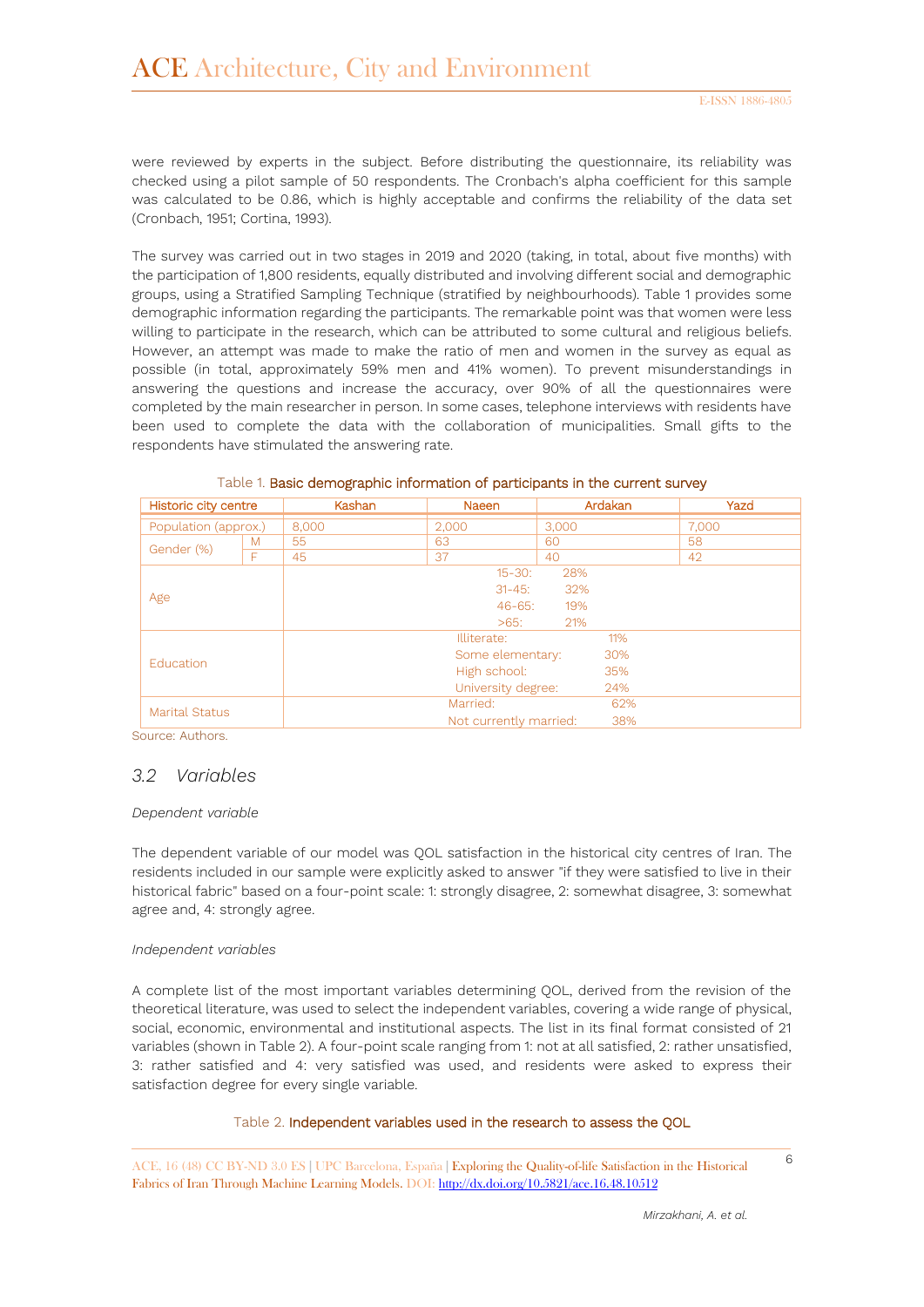| Item            | <b>Independent Variables</b>                                                                           | <b>Main Corresponding Sources</b>                                                                                                                 |  |
|-----------------|--------------------------------------------------------------------------------------------------------|---------------------------------------------------------------------------------------------------------------------------------------------------|--|
| $\mathbf{1}$    | Access to health care services                                                                         | (Wheeler, 1991; Marlin, 1992; Smith et al.,<br>1997; Türksever & Atalik, 2001; Baum et al.,<br>2010; Wang et al., 2011; Zenker et al., 2013)      |  |
| $\overline{2}$  | Access to green and public spaces (pedestrian<br>area, playgrounds, etc.)                              | (Lynch & Rodwin, 1958; Lynch, 1984;<br>Jacobs & Appleyard, 1987; Murdie et al.,<br>1992; Smith et al., 1997)                                      |  |
| 3               | Access to educational services                                                                         | (Ross & Willigen, 1997; Mccrea et al., 2005;<br>Baum et al., 2010; Zenker et al., 2013)                                                           |  |
| $\overline{4}$  | Access to sporting and recreational services                                                           | (Driver et al., 1991; Türksever & Atalik, 2001;<br>Lloyd & Auld, 2002; Insch & Florek, 2008)                                                      |  |
| 5               | Access to public transport (bus, metro, etc.)                                                          | (Türksever & Atalik, 2001; Mccrea et al.,<br>2005; Insch & Florek, 2008)                                                                          |  |
| 6               | Access to public utilities                                                                             | (Dimian & Barbu, 2012; Bridge et al., 2016;<br>Rao & Pachauri, 2017)                                                                              |  |
| $\overline{7}$  | Access to retail shops and food services                                                               | (Nayga Jr & Weinberg, 1999; Witten et al.,<br>2003; Öner, 2017; Zenker & Rütter, 2014)                                                            |  |
| 8               | Access to cultural facilities                                                                          | (Ge & Hokao, 2006; Zenker et al., 2013;<br>Steiner et al., 2015)                                                                                  |  |
| 9               | Access to mosques and their physical condition                                                         | (Abdel-Hady, 2010; Soltanzadeh, 2013;<br>Falamaki, 2015)                                                                                          |  |
| 10              | Safety and security                                                                                    | (Weidemann et al., 1982; Dahmann, 1983;<br>Parkes et al., 2002; Clifton et al., 2008;<br>Okulicz-Kozaryn & Mazelis, 2018; Garau &<br>Pavan, 2018) |  |
| 11              | Friendly social interactions                                                                           | (Parkes et al., 2002; Ross, 2011; Helsley &<br>Zenou, 2014)                                                                                       |  |
| 12 <sup>°</sup> | Mixed uses and diversity of activities                                                                 | (Baum et al., 2010)                                                                                                                               |  |
| 13              | Quality of streets and buildings                                                                       | (Lynch & Rodwin, 1958; Jacobs &<br>Appleyard, 1987; Smith et al., 1997;<br>Streimikiene, 2015; Kährik et al., 2016)                               |  |
| 14              | Vehicle accessibility                                                                                  | (Lee & Sener, 2016)                                                                                                                               |  |
| 15              | Pedestrians' accessibility                                                                             | (Jacobs & Appleyard, 1987; Smith et al.,<br>1997; Insch & Florek, 2008; Zenker et al.,<br>2013)                                                   |  |
| 16              | Cleanness                                                                                              | (Zenker et al., 2013; Węziak-Białowolska,<br>2016                                                                                                 |  |
| 17              | Noise level and air pollution                                                                          | (Pacione, 2003; Zenker et al., 2013;<br>Rehdanz & Maddison, 2008; Węziak-<br>Białowolska, 2016)                                                   |  |
| 18              | Land and house price compared to other part of<br>the city                                             | (Galster, 1987; Nelson & Saegert, 2009;<br>McDonald, 2012; Streimikiene, 2015)                                                                    |  |
| 19              | Job opportunities                                                                                      | (Warr, 1987; Room, 1995; Zenker et al.,<br>2013; Berger-Schmitt, 2002)                                                                            |  |
| 20              | Bazaar physical condition and its prosperity                                                           | (Saraei, 1991; Soltanzadeh, 2007; Habibi &<br>Maghsoudi, 2009; Kasraian & Arshi, 2010;<br>Gharipour, 2012; Pourjafar et al., 2014)                |  |
| 21              | Administrative services (building permits, tax<br>exceptions, construction subsidies, corruption etc.) | (Frey & Stutzer, 2000; Rothstein & Teorell,<br>2008; Holmberg et al., 2009; Turró, 2012;<br>Charron et al., 2014)                                 |  |

Source: Authors.

### *3.3 Model selection*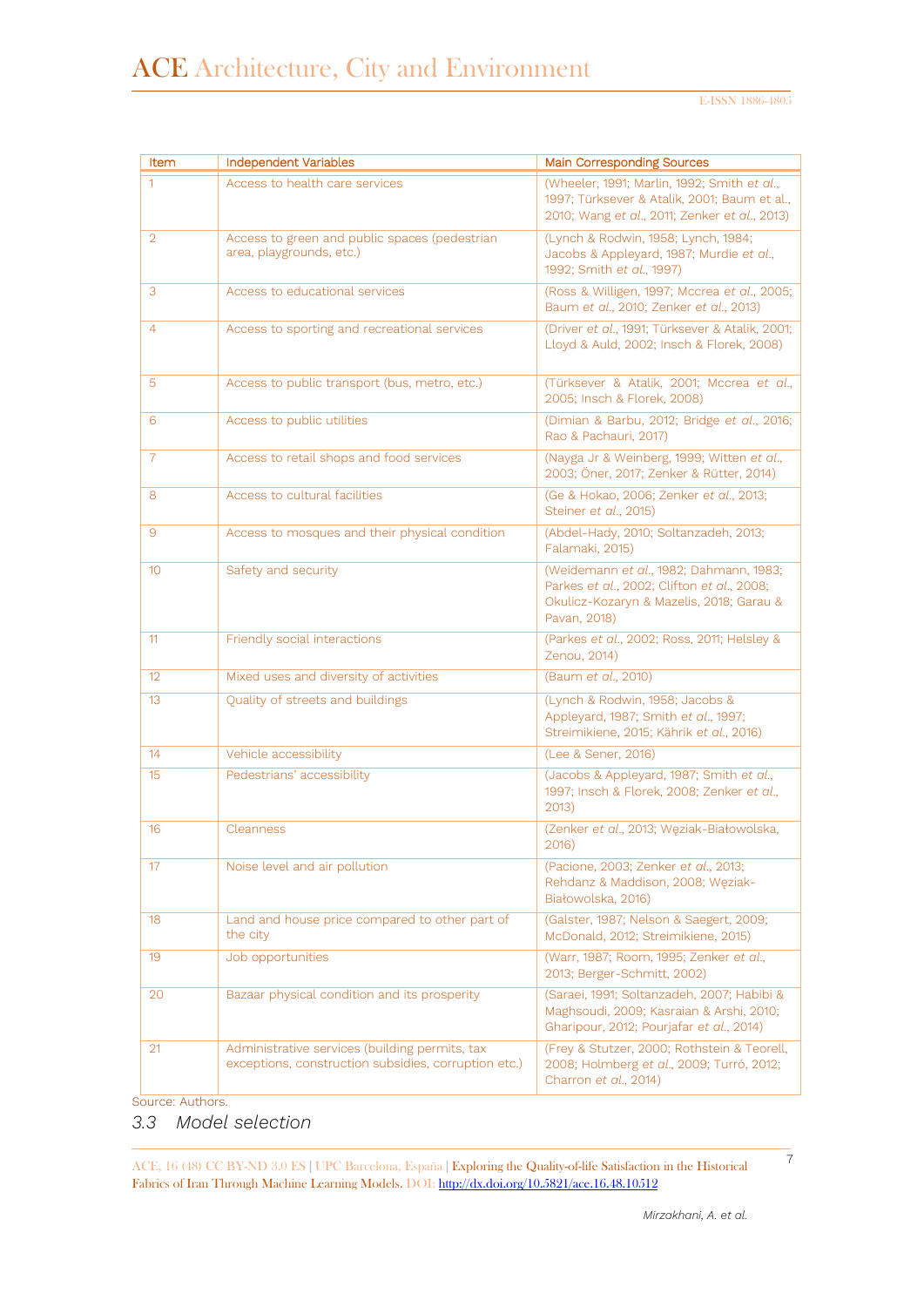In order to explore the QOL satisfaction in historical city centres of Iran and achieve a predictive model that can express the most important variables based on residents' perceptions, various ML models/algorithms like Logistic regression, K-nearest neighbour, C5.0, Decision list, Bayesian network, LSVM, Tree-AS, Decision list, Random trees, CHAID, Quest, C & R tree and Neural net were examined and, using SPSS Modeler 18.0, the one yielding the highest overall performance in terms of accuracy was selected for this research. Algorithm accuracy was measured through the proportion of accurate predictions. In all cases, 60% of available data were used as a training data set, and the remaining were used for testing (20%) and validation (20%). Partitioning the data in this way allowed to train the model with one sample, test and refine the model using a second sample, and finally validate the outputs with a third set (IBM Knowledge Center, 2020a).

#### 4. Findings

#### *4.1 Survey descriptive results*

The results of the survey related to the dependent variable, i.e. satisfaction with the QOL in historical fabrics (used as the dependent variable in the ML model), show that almost 78% of the inhabitants of these fabrics either strongly or somewhat disagree with the statement that "I am satisfied with the QOL in [historical city centre name]" (see Figure 1). Deeper analyses reveal that dissatisfaction with the QOL in the historical city centre of Naeen is higher than other observed city centres (85%), while in Yazd, the QOL dissatisfaction seems lower (73%), which could be due to the restoration measures accomplished in recent years following selection as a UNESCO World Heritage site. However, the actions taken in Yazd have not substantially improved the quality of the resident's life regarding different social and economic aspects. Some physical improvements, which made Yazd centre more a tourist park or a museum than an active urban space for everyday life, have increased the QOL of its residents, but their overall perception of it is almost as low as elsewhere.



Figure 1. Frequencies and percentages related to the dependent variable used in the research

Source: Authors.

Table 3 presents the descriptive information related to the independent variables, arranged according to increasing averages of the ratings given to them (low values indicating poor satisfaction level). It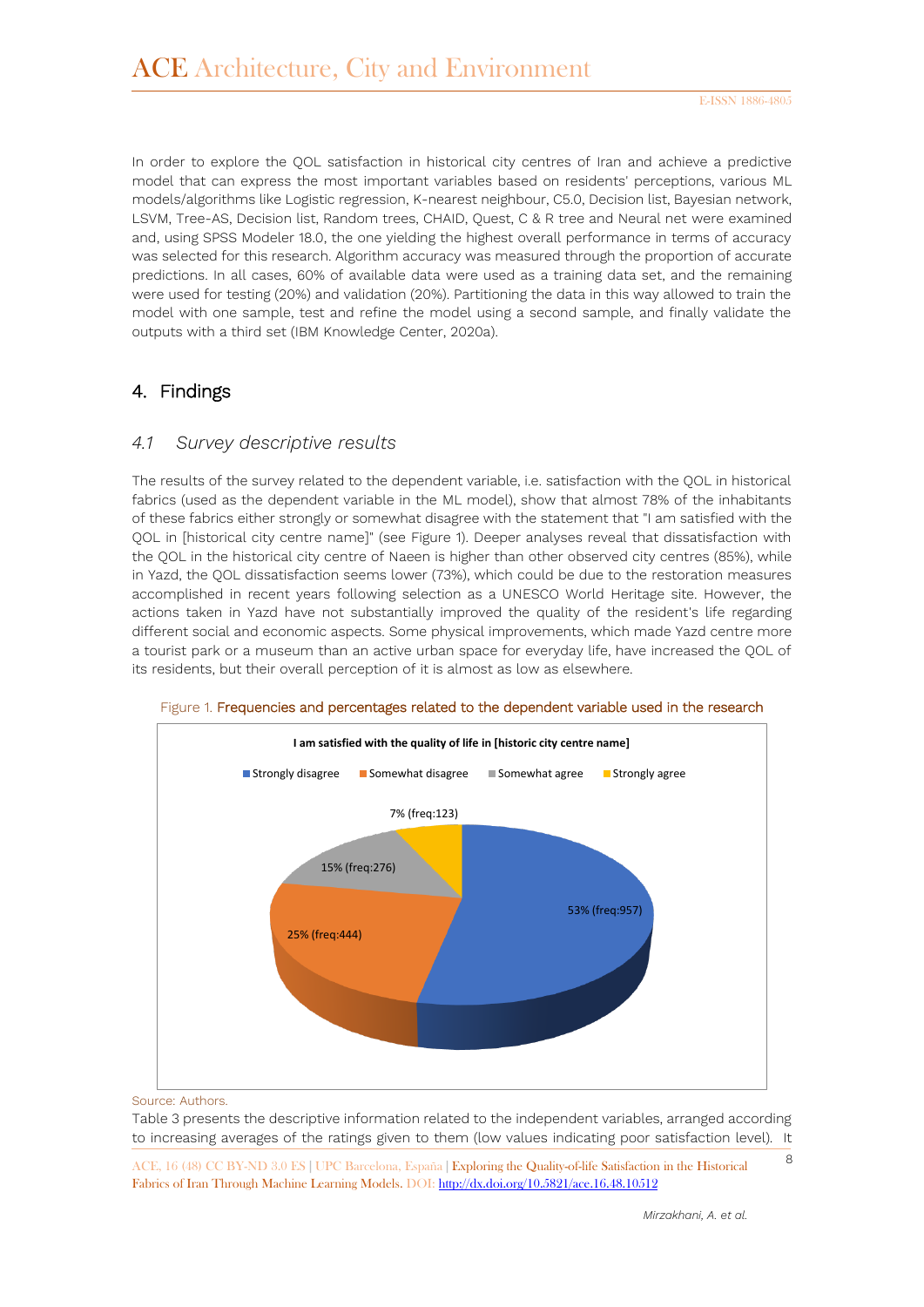indicates that respondents are most dissatisfied with access to public transport, followed by vehicle accessibility and bazaar physical conditions. On the other side, they are most satisfied with access to public utilities, pedestrian's accessibility, and housing prices.

| Variable                                                              |             |            |                |      |                   |
|-----------------------------------------------------------------------|-------------|------------|----------------|------|-------------------|
|                                                                       | $\mathbb N$ | <b>Min</b> | Max            | Mean | Std.<br>Deviation |
| Access to public transport (bus, metro, etc.)                         | 1800        | 1          | $\mathcal{D}$  | 1.38 | .486              |
| Vehicle accessibility                                                 | 1800        | 1          | 3              | 1.54 | .533              |
| Bazaar physical condition and its prosperity                          | 1800        | 1          | 3              | 1.56 | .547              |
| Access to sporting and recreational services                          | 1800        |            | 3              | 1.59 | .622              |
| Friendly social interactions                                          | 1800        |            | 3              | 1.61 | .517              |
| Safety and security                                                   | 1800        | 1          | $\overline{4}$ | 1.73 | .963              |
| Quality of streets and buildings                                      | 1800        |            | $\overline{4}$ | 1.75 | 1.053             |
| Administrative services                                               | 1800        | 1          | $\overline{4}$ | 1.76 | .771              |
| Access to educational services                                        | 1800        |            | $\overline{4}$ | 1.77 | .786              |
| Job opportunities                                                     | 1800        | 1          | $\overline{4}$ | 1.79 | .667              |
| Access to green and public spaces (pedestrian area, playfields, etc.) | 1800        |            | $\overline{4}$ | 1.85 | .803              |
| Access to cultural facilities                                         | 1800        |            | $\overline{4}$ | 1.88 | .873              |
| Noise level and air pollution                                         | 1800        |            | 3              | 1.95 | .701              |
| Mixed uses and diversity of activities                                | 1800        | 1          | $\overline{4}$ | 2.19 | .927              |
| Cleanness                                                             | 1800        |            | $\overline{4}$ | 2.21 | .762              |
| Access to health care services                                        | 1800        | 1          | $\overline{4}$ | 2.56 | .999              |
| Access to retail shops and food services                              | 1800        |            | $\overline{4}$ | 2.57 | .932              |
| Access to mosques and their physical condition                        | 1800        | 1          | $\overline{4}$ | 2.74 | 1.014             |
| Land and house prices compared to other parts of the city             |             |            | $\overline{4}$ | 2.83 | 1.019             |
| Pedestrians' accessibility                                            | 1800        | 1          | $\overline{4}$ | 2.97 | .972              |
| Access to public utilities                                            | 1800        |            | $\overline{4}$ | 3.15 | .993              |
| Valid N (listwise)                                                    | 1800        |            |                |      |                   |

| Table 3. Descriptive statistics related to the independent variables used in the research |  |
|-------------------------------------------------------------------------------------------|--|
| Decerintive Statistics                                                                    |  |

Source: Authors.

Comparing the results of each case study reveals very similar results in all four cities. Table 4 shows the main variables that had the highest and lowest satisfaction level in every single case. The results show the same pattern in all cases, with minimal changes. This means that the residents of these historic centres have a very similar appreciation of the independent variables that are most representative of their QOL.

Exploring the data disaggregating by demographic groups, the model reveals similar results. In most cases, the four top variables are: access to public utilities; pedestrians' accessibility; access to mosques and their physical condition; and land and house prices compared to other parts of the city. In contrast, there are some differences by demographic groups with the least satisfying independent variables. A more detailed analysis shows that, for people over 65 years, access to public transport, followed by friendly social interactions, access to healthcare services and public green spaces are among the aspects that were considered to have the poorest quality in the historical area, whilst for the younger age groups (specifically under 30 years), these variables are public transportation, vehicle accessibility, access to sporting and recreational services and job opportunities. Women expressed more dissatisfaction with variables such as safety/security and quality of buildings and streets than men, while on the contrary, job opportunities and bazaar situation were given lower importance scores by men.

Although it was expected that the results of demographic groups would vary based on the level of education, no significant change was observed, although minor dissimilarities could be traced. Compared to illiterate or elementary literate people, educated people were more dissatisfied with the job opportunities and access to educational/cultural services offered by the area.

<sup>9</sup> ACE, 16 (48) CC BY-ND 3.0 ES **<sup>|</sup>**UPC Barcelona, España **<sup>|</sup>** Exploring the Quality-of-life Satisfaction in the Historical Fabrics of Iran Through Machine Learning Models. DOI[: http://dx.doi.org/10.5821/ace.16.48.10512](http://dx.doi.org/10.5821/ace.16.48.10512)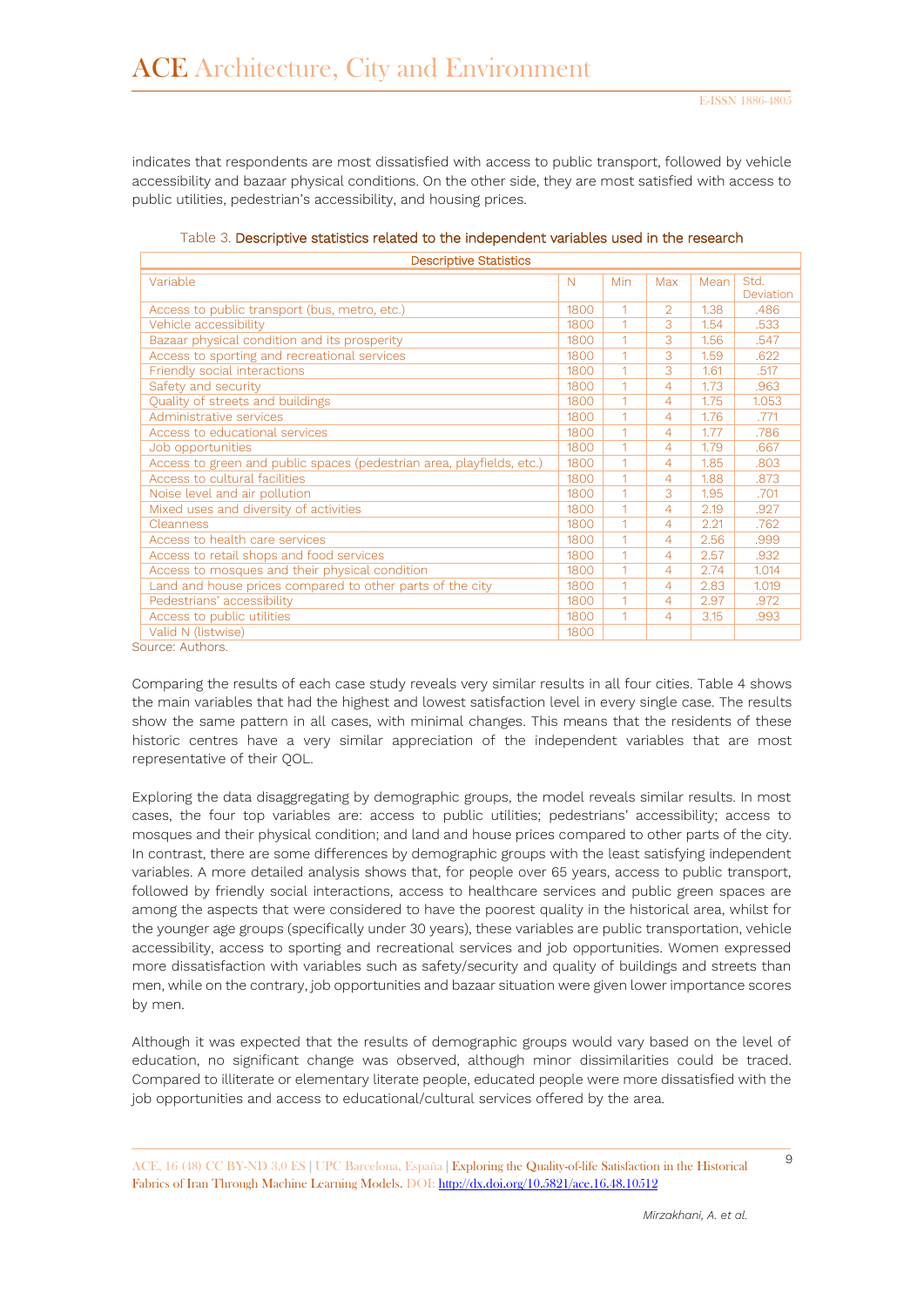Furthermore, the level of satisfaction expressed by the educated class in almost all variables was lower than other educational classes.

| <b>Estilo</b> | The four most satisfying variables                   | The four least satisfying variables             |
|---------------|------------------------------------------------------|-------------------------------------------------|
| Kashan        | 1. Access to public utilities                        | 1. Access to public transport                   |
|               | 2. Pedestrian's accessibility                        | 2. Vehicle accessibility                        |
|               | 3. Land and house prices compared to other           | 3. Access to sporting and recreational services |
|               | parts of the city                                    | 4. Friendly social interactions                 |
|               | 4. Access to mosques and their physical<br>condition |                                                 |
| Naeen         | 1. Access to public utilities                        | 1. Bazaar physical condition and its prosperity |
|               | 2. Land and house prices compared to other           | 2. Access to public transport                   |
|               | parts of the city                                    | 3. Safety and security                          |
|               | 3. Pedestrian's accessibility                        | 4. Access to sporting and recreational          |
|               | 4. Access to mosques and their physical              | services                                        |
|               | condition                                            |                                                 |
| Ardakan       | 1. Access to mosques and their physical              | 1. Vehicle accessibility                        |
|               | condition                                            | 2. Access to public transport                   |
|               | 2. Access to public utilities                        | 3. Bazaar physical condition and its prosperity |
|               | 3. Land and house price compared to other parts      | 4. Access to sporting and recreational services |
|               | of the city                                          |                                                 |
|               | 4. Pedestrian's accessibility                        |                                                 |
| Yazd          | 1. Access to public utilities                        | 1. Access to public transport                   |
|               | 2. Pedestrian's accessibility                        | 2. Vehicle accessibility                        |
|               | 3. Access to retail shops and food services          | 3. Friendly social interactions                 |
|               | 4. Access to health care services                    | 4. Access to sporting and recreational services |

| Table 4. The first and last four identified independent variables in each case in terms of satisfaction |
|---------------------------------------------------------------------------------------------------------|
|---------------------------------------------------------------------------------------------------------|

Source: Authors.

Regarding the dependent variable (satisfaction with the QOL), Table 5 shows the results obtained for different demographic groups.

According to this table, most people in all demographic groups are not satisfied with the QOL and that women, lower age groups and the educated class show more dissatisfaction than other demographic groups.

In contrast, age groups over 65 years, probably due to the deep sense of belonging of the old residents in the area, have expressed more satisfaction than other groups. However, even in this population group, almost 65% of them are dissatisfied with QOL.

|  |  | Table 5. Results of QOL satisfaction (dependent variable) by different demographic groups |
|--|--|-------------------------------------------------------------------------------------------|
|  |  |                                                                                           |

| Demographic groups    |                       | Satisfied with the QOL (rounded %) |                         |  |
|-----------------------|-----------------------|------------------------------------|-------------------------|--|
|                       |                       | strongly/somewhat DISAGREE         | strongly/somewhat AGREE |  |
| Gender                | Male                  | 70                                 | 30                      |  |
|                       | Female                | 80                                 | 20                      |  |
| Age                   | $15 - 30$             | 85                                 | 15                      |  |
|                       | $31 - 45$             | 75                                 | 25                      |  |
|                       | $46 - 65$             | 75                                 | 25                      |  |
|                       | >65                   | 65                                 | 35                      |  |
| Education             | <b>Illiterate</b>     | 70                                 | 30                      |  |
|                       | Some elementary       | 75                                 | 25                      |  |
|                       | <b>High School</b>    | 75                                 | 25                      |  |
|                       | University degree     | 85                                 | 15                      |  |
| <b>Marital Status</b> | Married               | 80                                 | 20                      |  |
|                       | Not currently married | 75                                 | 25                      |  |

Source: Authors.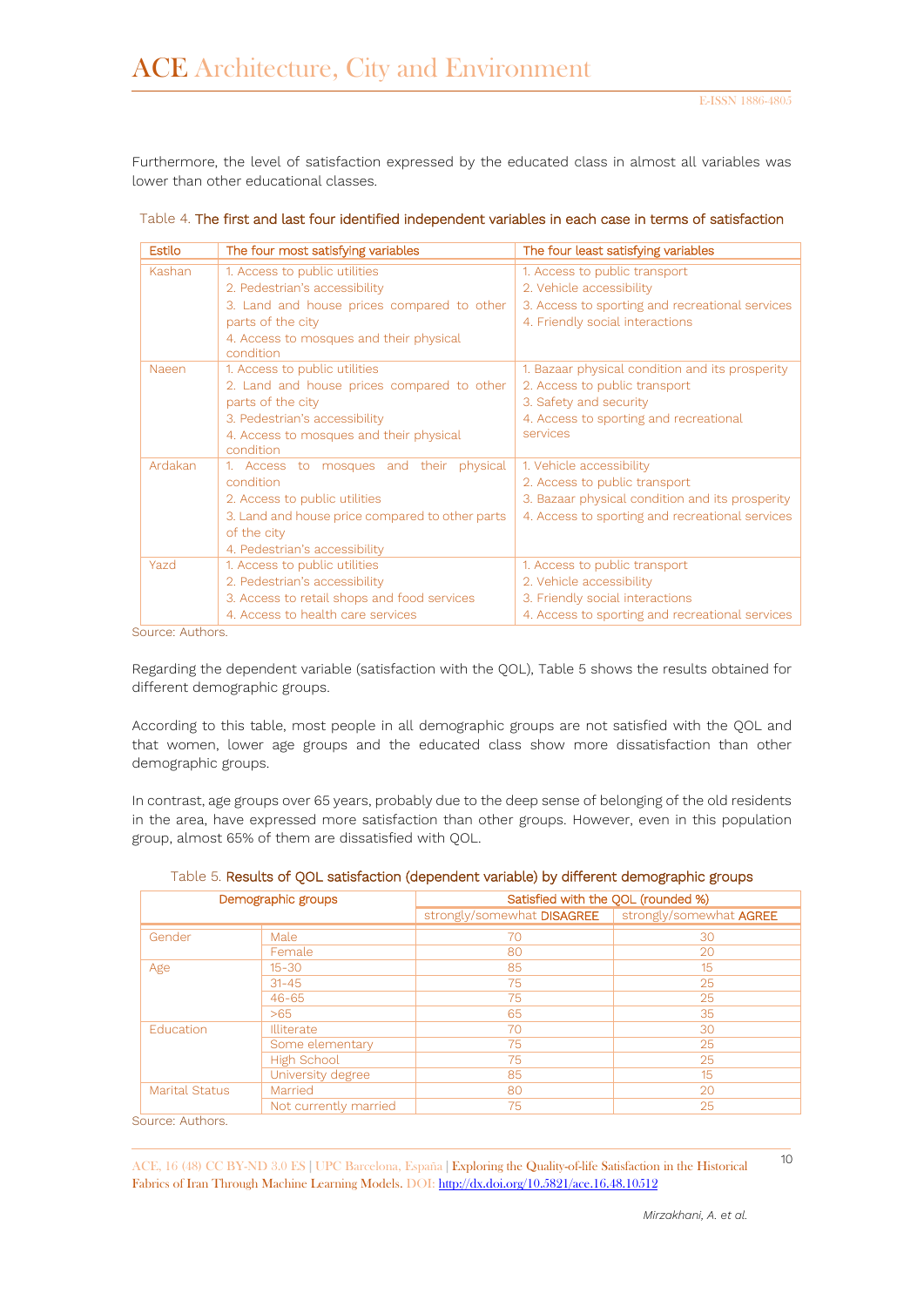### *4.2 Modelling results*

As already mentioned, SPSS Modeler 18.0 was used to compare the accuracy of the various potential ML algorithms that could be used. Based on the testing data, the results are shown in Figure 2 and indicate that the C5.0 algorithm is the best performer.

| Graph | Model                               | Overall<br>Accuracy (%) |
|-------|-------------------------------------|-------------------------|
|       | C <sub>5</sub> 1<br>$c_{\rm SB}$    | 94.809                  |
|       | Neural Net 1<br>齿                   | 90.71                   |
|       | ART<br>C&R Tree 1                   | 88.798                  |
|       | $\frac{1}{2}$<br>CHAID <sub>1</sub> | 88.525                  |
|       | Logistic regression 1<br>v          | 87.158                  |
|       | Bayesian Network 1<br>$\mathbf{v}$  | 85.246                  |

Figure 2. Ranking of the reviewed models based on the highest overall accuracy

Source: Authors

The C5.0 algorithm, developed by computer scientist J. Ross Quinlan as an improved version of its C4.5 algorithm (Quinlan, 2014), is one of the most well-known decision tree models. These models use a new generation of data mining techniques and a class of ML models to explore and extract knowledge from a set of big and complex data and discover predictive patterns (Rokach & Maimon, 2007). They incorporate a decision tree procedure in order to "split the training data set into homogeneous areas where only one iris species is present according to the features given" (Richer, 2020). The C5.0 model works by splitting the sample using as segregator the field that provides the maximum information gain. Each sub-sample defined by the first split is then split again, usually using a different field, and the process is repeated until the subsamples cannot be split any further. Finally, "the lowest-level splits are re-examined, and those that do not contribute significantly to the value of the model are removed or pruned" (IBM Knowledge Center, 2020b).

To implement the algorithm, as mentioned earlier, 60% of the data set was considered as "training data", 20% as "testing data", and 20% as "validation". The C5.0 algorithm has a special ability to improve its accuracy rate by building multiple models in a sequence, a process called "boosting". In this process, as defined by IBM Knowledge Center (2020c): "the first model is built in the usual way, then, a second model is built in such a way that it focuses on the records that were misclassified by the first model and then a third model is built to focus on the second model's errors, and so on". A weighted voting procedure is then applied to the classified models in order to combine the separate forecasts into one overall prediction. The "boosting" process was applied in this research to increase the maximum accuracy rate, which increased from 94.8 % to 97.5 %. Figure 3 shows the first five levels of the final boosted C5.0 algorithm tree (the complete tree is presented in Appendix A). This figure shows the terminal nodes, splitters, and frequency information for every single node.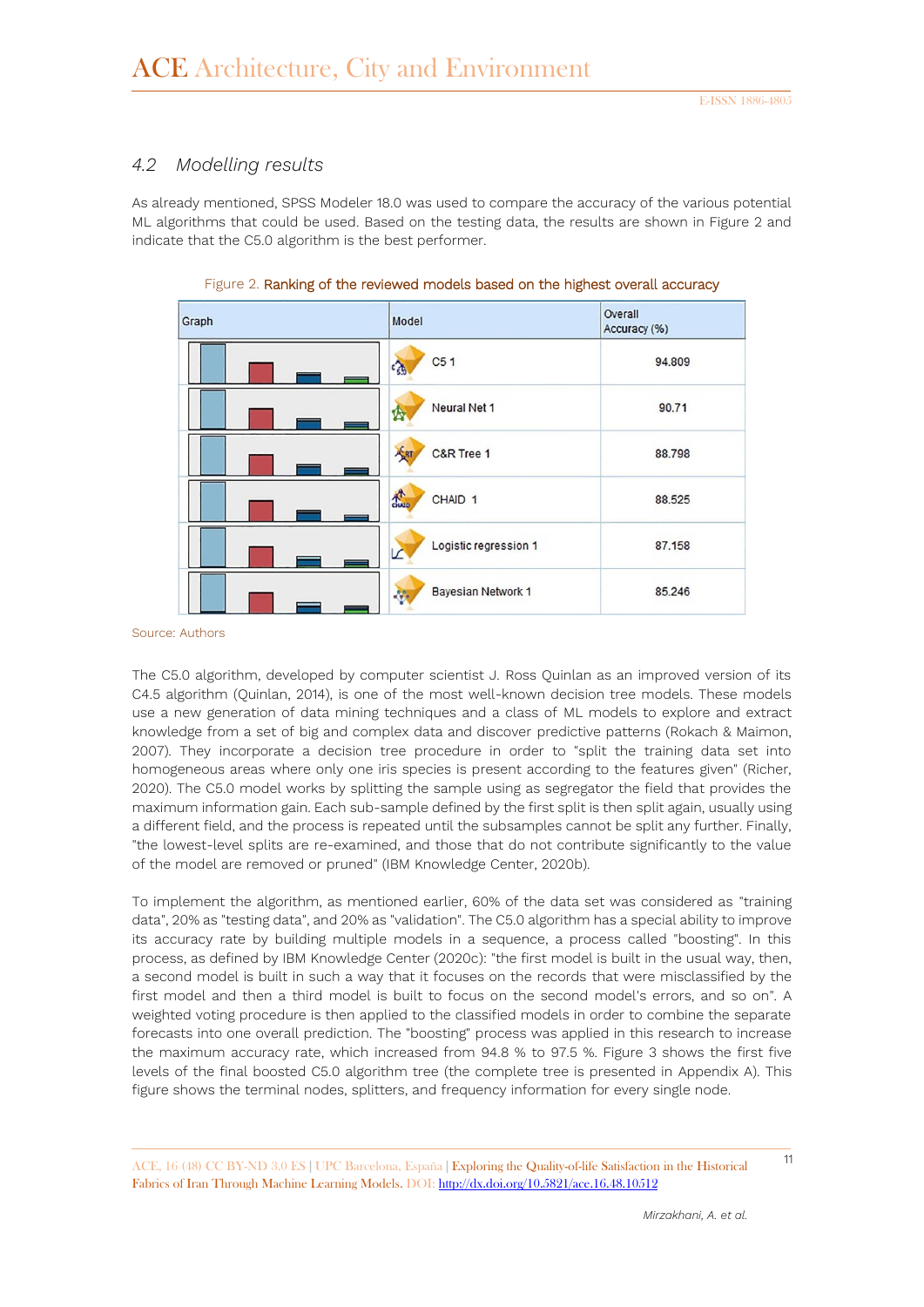The exact calibration data and adjustments adopted in the C5.0 algorithm used in our case have been shown in Table B1 in Appendix B. Furthermore, Tables B2 and B3 in Appendix B provide some more useful information regarding the comparison between the data set used in each of the partitions and their predicted actual values by the C5.0 algorithm and the coincidence matrices for different partitions. In these matrices, the rows represent the actual values, and the columns represent the predicted ones. The cells in the table indicate the number of records for each combination of predicted and actual values (IBM Knowledge Center, 2020d).

The results stemming from the decision tree clearly state that fifteen of the twenty-one variables analysed have influential effects on QOL satisfaction in the historical fabrics of Iran. Between these fifteen variables, quality of buildings and streets (45%), safety and security (15%), administrative services (10%) and vehicle accessibility (10%) are by far the most important predictors based on residents' perceptions. Following these four variables, bazaar physical condition and its prosperity, access to health care service, access to green and public spaces, pedestrian accessibility, job opportunities, mixed uses and diversity of activities, access to retail shops and food services, access to educational services, cleanness, noise level and air pollution, and access to sporting and recreational services are among the variables with a certain effect on resident's decisions, but they have very little weight and altogether account for only 20%. In contrast, access to public transportation, land and house prices, access to public utilities, friendly social interactions, access to cultural facilities and access to mosques and their physical condition didn't show any influential effect on QOL satisfaction.

As can be seen, the quality of buildings and streets has a determining role on the QOL satisfaction in these urban fabrics, with a significant difference compared to other variables. According to the data shown in node 1 of the final model (Figure 3), about 92% of residents who were completely dissatisfied (Not at all satisfied) with the quality of streets and buildings would strongly disagree with the term "I am satisfied with the quality of life in [historic city centre name]", and only less than 8% agreed with this term. In contrast, as shown in Node 10, more than 95% of residents who were rather satisfied or very satisfied with the quality of streets and buildings would somehow agree or strongly agree with the abovementioned term, while only less than 5% would disagree.

The decision tree shown is structured by different nodes, each of which provides separate information about the variables and related results regarding the primary target (dependent variable). For instance, node 1 is divided into nodes 2 and 3 based on satisfaction with administrative services. Node 2 indicates that almost 99% of residents who are not at all satisfied with the quality of streets and buildings and administrative services are dissatisfied with the overall QOL in their historic fabric. In contrast, node 3 shows that approximately 85% of residents who were totally dissatisfied with the quality of streets and buildings and were rather unsatisfied, rather satisfied, and very satisfied with administrative services were also ultimately wholly dissatisfied with the QOL in their historic fabric.

Likewise, other nodes can be explained in the same way. It appears that, wherever residents were dissatisfied with the quality of the buildings, as well as with safety, administrative services and vehicle accessibility, they had a negative final opinion on QOL, regardless of other aspects. On the other hand, in most of the cases where residents were satisfied with these variables, they were also satisfied with the overall QOL.

It is noteworthy that, although access to public transportation has the lowest level of satisfaction (Table 3), it has no effect on the decision tree. The same is true for friendly social interactions. As shown in Table 3, residents were not very satisfied with friendly social interactions, but after running the model and analysing the results, it became clear that this variable has no effect on the residents' final decision regarding the QOL satisfaction.

<sup>12</sup> ACE, 16 (48) CC BY-ND 3.0 ES **<sup>|</sup>**UPC Barcelona, España **<sup>|</sup>** Exploring the Quality-of-life Satisfaction in the Historical Fabrics of Iran Through Machine Learning Models. DOI[: http://dx.doi.org/10.5821/ace.16.48.10512](http://dx.doi.org/10.5821/ace.16.48.10512)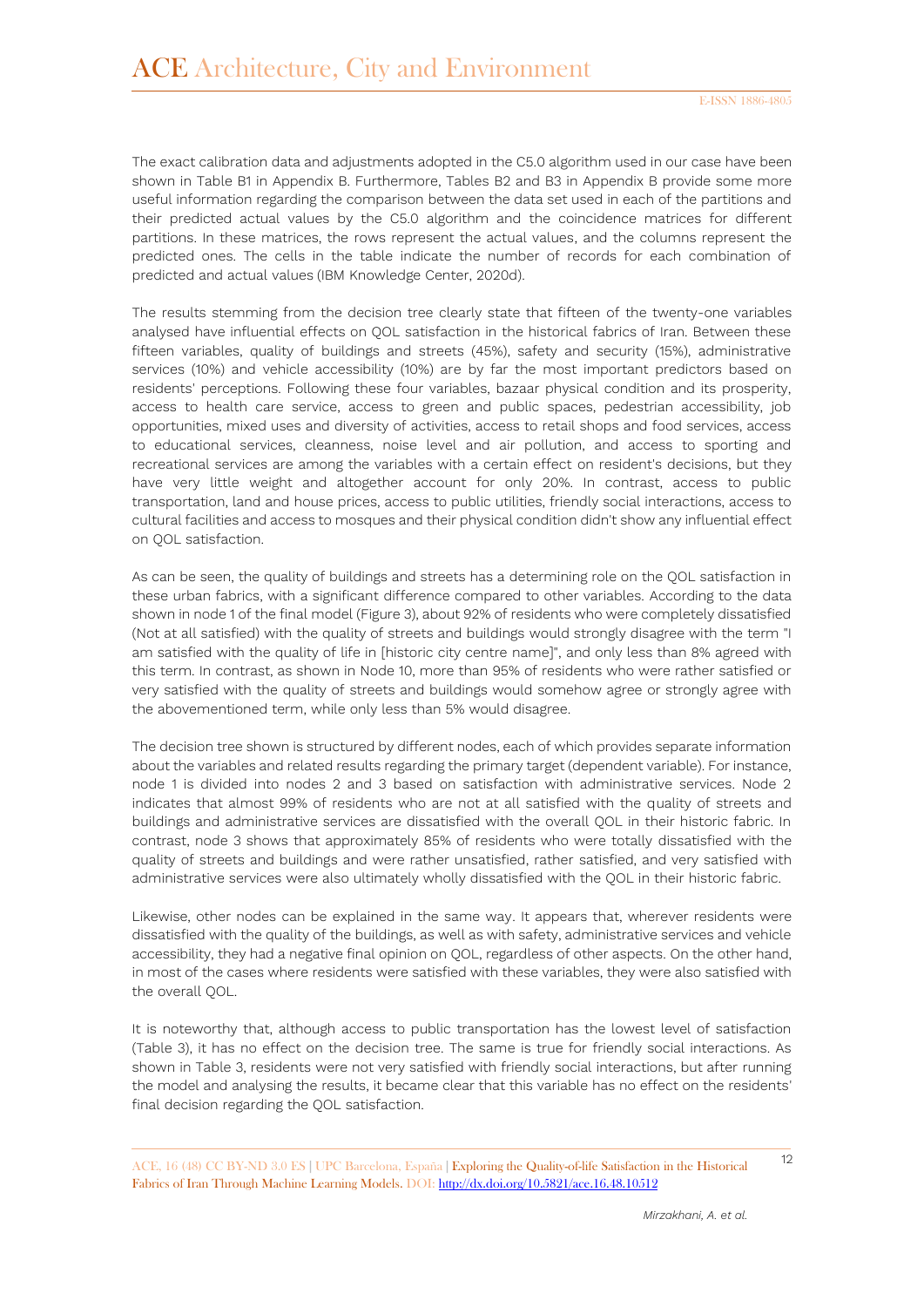On the other hand, according to Table 3, even though residents are significantly satisfied with variables such as access to public utilities, land and housing prices, and access to mosques and religious sites, these variables didn't express any significant effect on residents' final decision. In general, none of the variables that residents were satisfied with were among the final variables affecting the overall QOL satisfaction. According to the results, vehicle accessibility and bazaar condition are among the first five most important and effective predictors of QOL satisfaction although residents were not satisfied with them (see Table 3).





#### Source: Authors.

The surprising point is that we find administrative services among the most important predictors of QOL, occupying third place with 10% effectiveness. Reviewing the results of the residents' opinions about this variable reveals that most of them are not very satisfied (Table 3). Due to the cultural heritage value of these fabrics, residents are not allowed, in practice, to renew their assets in a modern way. Besides, they are not permitted to use new materials, benefit from new construction technologies (heating, cooling etc.), change the land use, modify the internal layout of the houses, etc. Furthermore, the maximum permissible number of stories in these fabrics is often two, limiting potential development.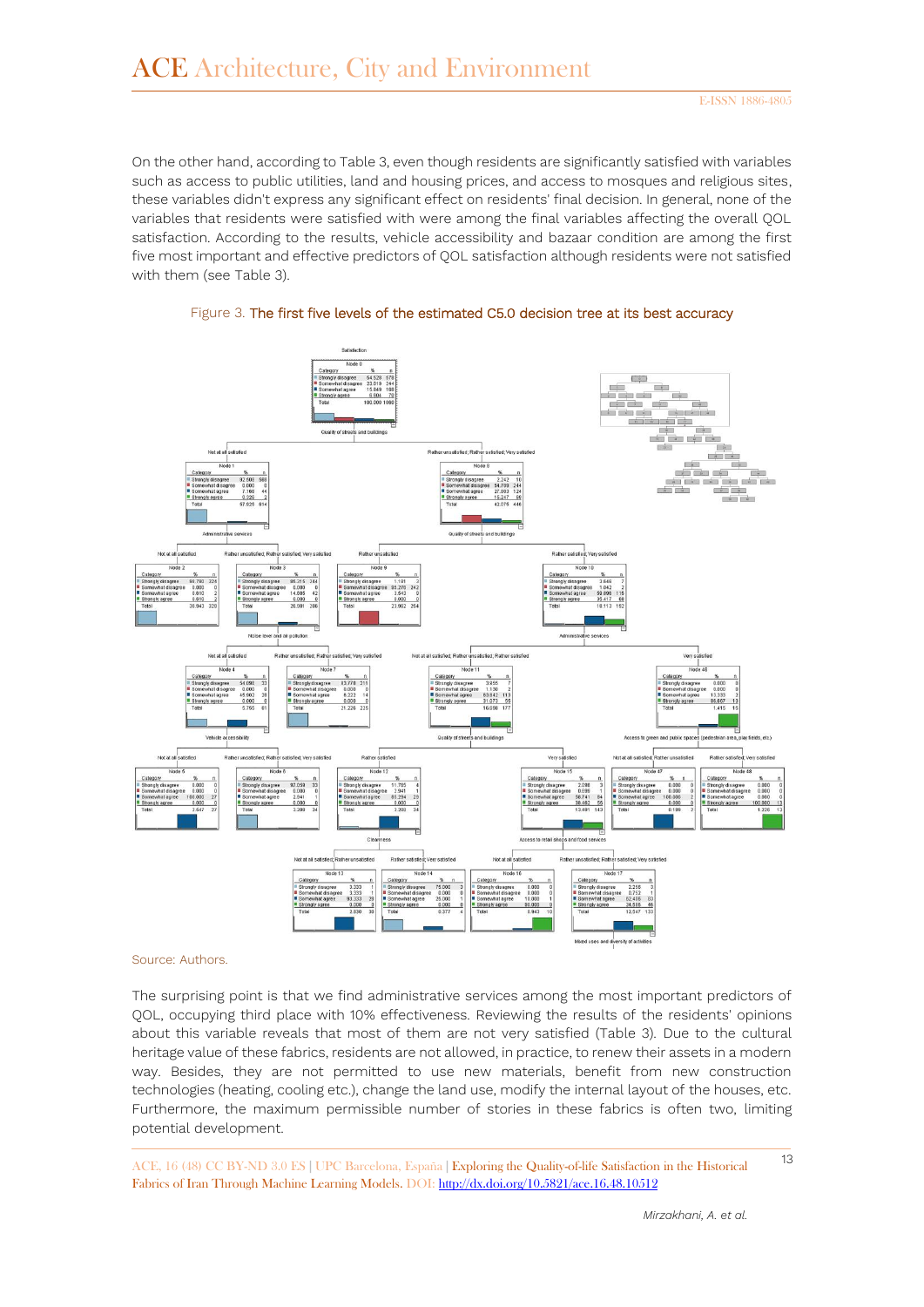This explains why the presence of construction constraints is one of the most important predictors of QOL. These results of the decision tree outputs, complemented with field observations, allow us to argue that building restrictions have been an important factor in pushing many residents to leave their homes and other properties in old city areas and move to new urban areas with better amenities. This fact exposes the importance of one of the most complex and controversial issues in heritage preservation and in urban fabrics: should they be preserved as they were in the past, i.e., induce their "*museisation*", or be adapted to revitalise them, even if this supposes to partially destroy some of the assets. This is not debated here, but this research provides valuable inputs to the discussion.

An initial assumption, based on the literature, was that access to health care and education services, as well as to recreational facilities, such as sports clubs and green parks, are of great importance in the QOL of residents. The results presented in Table 3 indicate that residents of historical Iranian cities are not very satisfied with these variables but, when the algorithm was applied, it became clear that these aspects play a minimal role in their final QOL satisfaction. This lack of importance of basic services from the residents' point of view could be because they are accessible in the adjacent neighbourhoods within a short distance of 200 to 400 meters. Actually, residents are more concerned about vehicle accessibility, which ranks fourth in the algorithm outputs. Lack of proper access of vehicles to the old fabrics, due to the narrow alleys, numerous dead-ends and, in some cases, roofed alleys with very low height, affect QOL satisfaction. This is possibly related to poor access for ambulances, fire trucks, cleaning vehicles, etc.

The other important variable affecting QOL in these fabrics is safety and security, which occupies second place in the decision tree outputs. Historical urban fabrics are tackling with plenty of security difficulties due to narrow and dark streets, derelict urban spaces, and abandoned houses, in addition to the lack of commercial activities. Besides, this has attracted asocial activities, such as robbery and drug trafficking, that have added to this insecurity. It is not thus surprising that safety and security is one of the main issues regarding residents' QOL satisfaction. Wherever there are fewer safety concerns, people's satisfaction with QOL is much higher. On the other hand, where many houses and the old bazaar of the city have been abandoned and mostly turned into places for the homeless, such as in Naeen, safety and security concerns are higher than in other surveyed city centres.

### 5. Discussion

The regeneration of historical fabrics with the aim of improving the QOL of residents has given rise to a great number of studies, plans and projects. In most cases, these efforts have resulted in inadequate or insufficient interventions. Some actions, especially the most visible, such as those on building façades, improving public spaces and renovating public buildings, monuments etc., have been, in general, properly executed, mainly to satisfy global tourism, as in the case of Yazd. However, most of these fabrics continue to struggle with poor infrastructure and service shortages that have ultimately led to QOL decline and resident's displacement.

Our study indicates that public intervention for the regeneration of historic city centres of Iran must adopt an integrated approach if it pretends to preserve their cultural heritage character while keeping them really alive, which means improving their residents' QOL. The main objective of this research was precisely the identification and prioritisation of the factors determining the perception of this QOL to create the conditions for the successful regeneration of these areas. For this purpose, a substantial amount of data was collected. To find patterns and relations in big data sets that simple, routine statistical analyses are not capable to uncover, data mining was used to analyse the data of 1800 residents of four selected Iranian historical fabrics.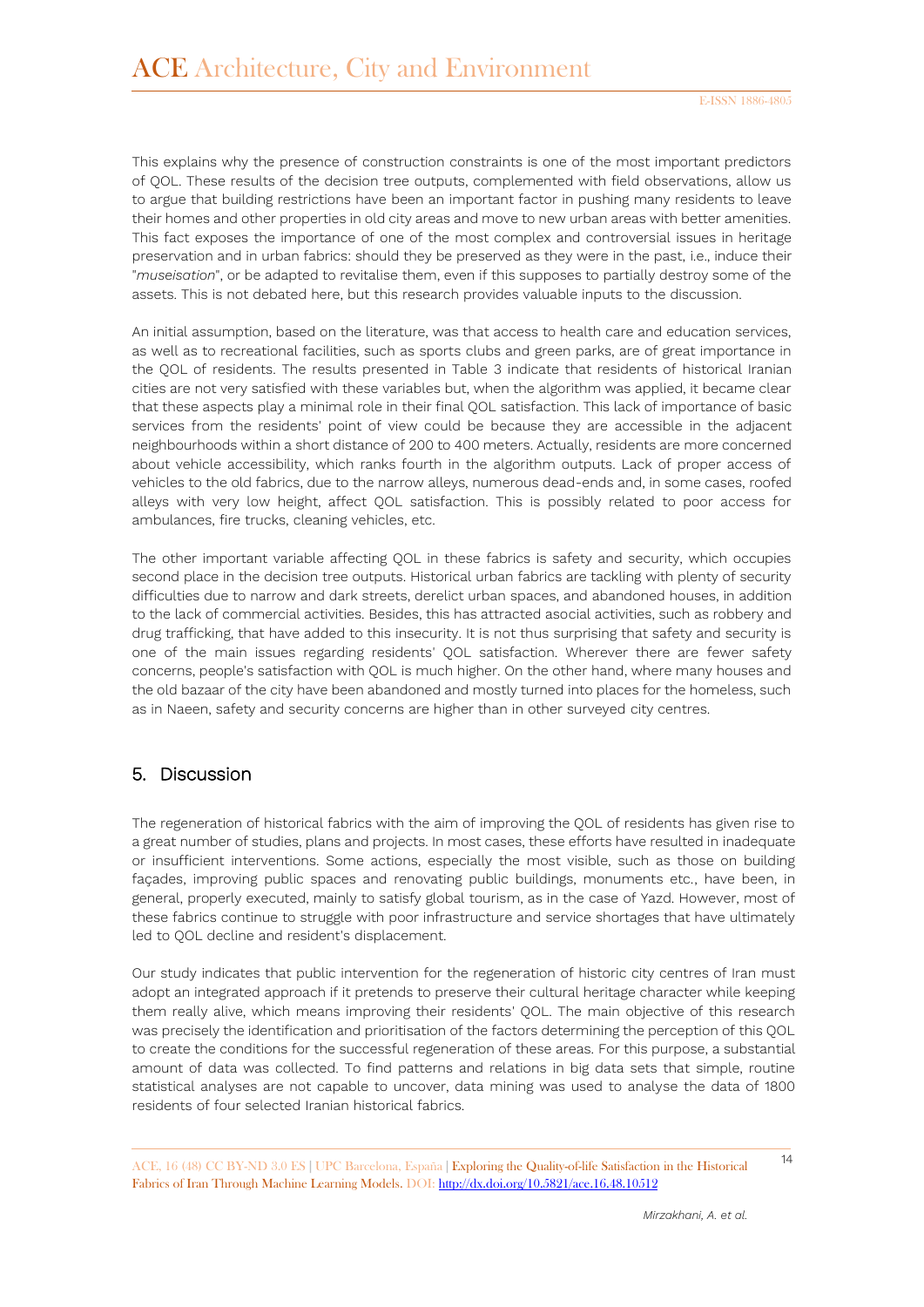As clearly shown in Table 4, the results of the independent variables for each of these four historical fabrics are remarkably similar. This proves that residents' responses to their level of satisfaction using the carefully chosen independent variables are quite similar and that the conclusions reached in this research could be extended to other cities with comparable geographical, economic, social, cultural, and physical characteristics. However, this inference may require further research.

The results obtained from our model reveal that the quality of buildings and streets, safety, administrative services and vehicle accessibility are the most important predictors affecting the QOL satisfaction of residents, while access to public transportation or land and house prices have no effect on their final decision. Comparing the results of this study with similar ones in Iran shows some differences. Habibi (2014), in his research in one of the historical neighbourhoods in Shiraz, identified the quality of the building assets, urban infrastructures and installations and the economic issues as the main factors of QOL. In another study, Poorahmad & Zareei (2015) recognised transportation, housing, city rules, and access to recreational facilities as the most important variable affecting QOL satisfaction in the old tissue of region 9 of the municipality of Tehran. According to Zareian *et al*. (2020), safety, environmental quality, neighbourhood relations, transportation, sense of belonging, physical characteristics of buildings and infrastructure are seven major factors influencing the QOL in the historical fabric of Yazd. In a study about one of the historical areas of Mashhad, easiness to attend religious services, access to daily or weekly shopping centres and access to public transport were identified as the most important predictors of QOL (Khanizadeh & Razvian, 2019).

Despite apparent similarities, the results of the current study are quite different from former Iranian studies. For example, in the last example, special emphasis is placed on religious services as the most important factor affecting QOL in historical fabrics, while the results of the present study did not identify religion as an element affecting it. Alternatively, in another case, access to public transportation was mentioned whilst, in this study, this had no effect on the final opinion of residents. The common factor is the quality of buildings and streets, which has been mentioned in almost all studies.

One of the main reasons for these differences, apart from the specific local characteristics of the different areas, which should always be considered, is the small scale of former studies and the methodologies applied. Most of the methods used in the abovementioned research are based on traditional techniques that do not consider the high correlations among independent variables. The C5.0 algorithm used in our research, apart from being assumption-free, can perfectly manage incomplete or uncertain information and can easily handle multicollinearity issues and present the results graphically without the necessity of computing and interpreting complicated statistics (Chang & Wang, 2006). It does allow for more accurate and reliable results that are largely generalisable. The output of our research could be therefore used as a basis for policymakers, planners, and architects to propose effective actions within holistic regeneration plans that would enhance QOL.

The purpose of this article is not to propose strategies, executive policies or action plans for each of the variables identified in the study. However, the information collected and its analysis seem sufficient to briefly propose some general intervention measures to be considered in these plans:

1) The quality of buildings and streets in the historical city centres of Iran is poor. As this was considered the most important predictor of QOL satisfaction, any intervention in these areas should undoubtedly address this concern. Improving the façade and the structure of the buildings and installing sanitary infrastructure, along with ventilation, heating, and cooling systems, are probably the interventions with the most substantial impact. There are, however, irreparable buildings and other constructions in inconvenient places that may have to be demolished, either to build new edifices or to provide additional public space for connectivity or for green/common areas.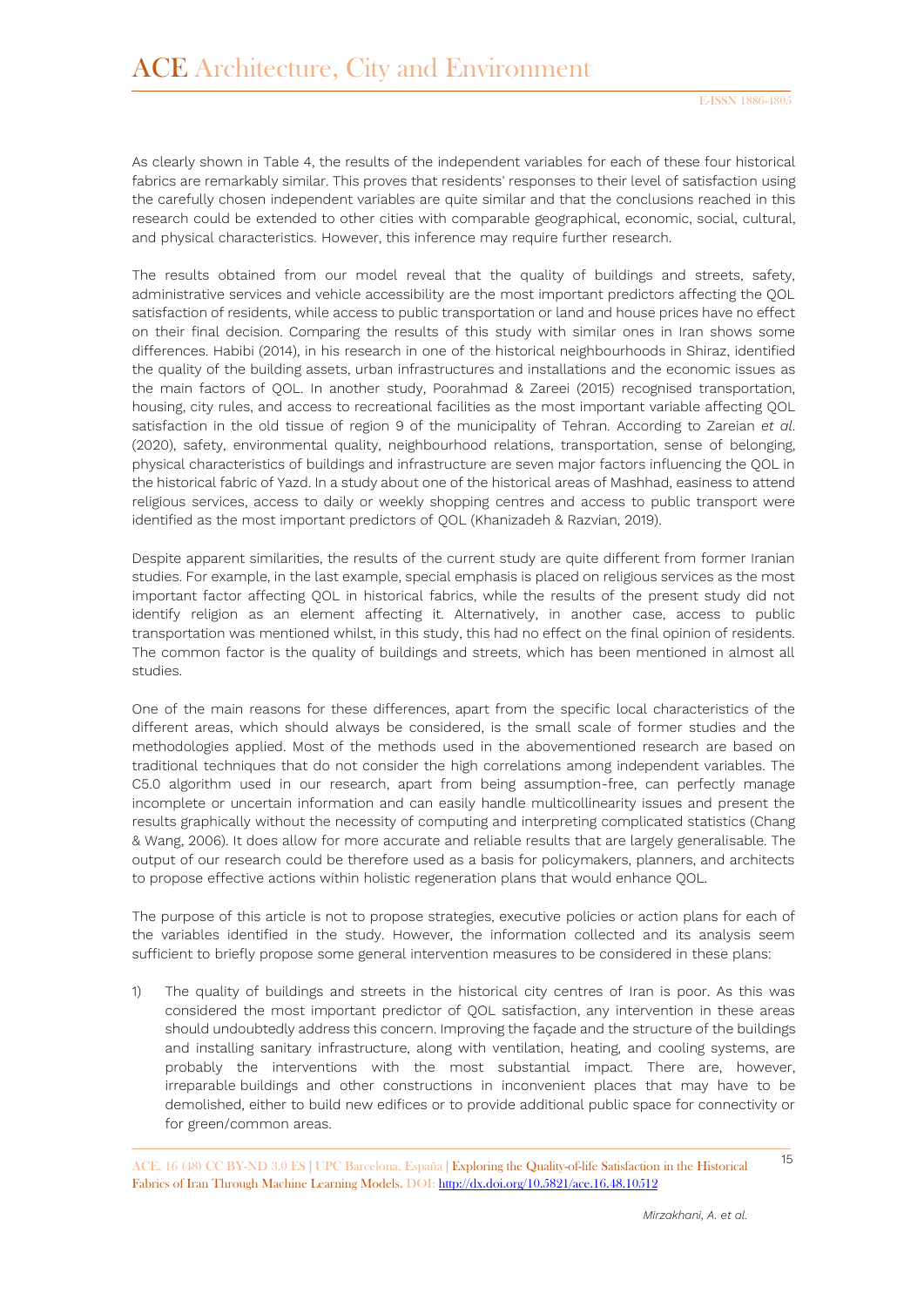Such minimal destruction of the traditional urban fabric, for safety reasons and adaptation to modern needs, is often necessary both to ensure its performance as a lively neighbourhood and, all in all, to maintain the cultural heritage. Regarding the quality of the streets, the fact of putting underground utility lines and, of course, sewerage and renovating flooring and street furniture according to the historical context can significantly enhance public space participation in the regeneration process.

- 2) Safety and security concerns have become one of the main challenges of many cities and of historical centres. Security depends mostly on social factors beyond urban regeneration processes, but there are physical, cultural and social measures that have a direct effect at the local level. Narrow streets, dead alleys, short visuals, etc., characteristic of Iran's historical fabrics, certainly facilitate petty crime and may generate an insecure feeling in people using them. Derelict and uninhabited buildings and poor lighting contribute to this feeling. One of the most important measures to increase safety and security and to generate place-confidence is to have a lively surrounding. This can be achieved by promoting mixed uses and diversity of activities and restoring the dilapidated and abandoned buildings, as mentioned in the first point. Besides being unsafe and creating a negative impact on residents and visitors, they affect the security level, as these ruins are often occupied by drug addicts, criminals and homeless people.
- 3) The rules and laws should be adjusted in line with the real needs of residents, notably on aspects related to the constraints on building permits and land use. Of course, given the value of historical urban fabrics, strong restrictions are needed to maintain their unique character, but if the goal is to prevent the residents' departure and improve their living conditions, the laws and rules need to be adapted to ensure the well-being of residents and improve their living standards, while preserving the precious cultural heritage. In this respect, it would be convenient the development of new by-laws and guidelines by national entities, such as the Ministry of Cultural Heritage, Handicrafts and Tourism, the Ministry of Roads & Urban Development or the Organization of Endowment & Charity, or by city councils and municipalities to facilitate the issuance of building permits. The use of new technologies and building materials should be allowed if it does not damage the original character of the site, and changes in the use of buildings that no longer maintain their former functions, such as public baths or reservoirs, etc. should also be permitted if they do not endanger the traditional social context.

Particular attention should be paid, in this regard, to tourism activities, to avoid the conversion of the area into a soul-less thematic park. The new regulations should also include suitable conditions for land and buildings owners who are expropriated or forced to comply with substantial modifications of their properties. Adequate financial facilities, such as tax exceptions and incentive packages, such as construction subsidies, should be available to encourage people to stay in the historical centre and not to abandon it when their income increases.

4) Accessibility and mobility challenges are a particular concern in these convoluted urban fabrics. Although vehicle accessibility is only of fourth importance from the residents' perceptions, it should clearly be the main factor in any regeneration plan, as it requires actions, including infrastructure provision, that is rigid and involve important investments. The provision of minimum conditions regarding vehicle accessibility is linked to the supply of the required public services, such as health (ambulances), security and safety (firemen, police) and collection and delivery services. Good access is particularly needed in circumstances of crisis such as earthquakes, quite common in Iran. On the other hand, attention should be paid to the environmental impacts of additional accessibility. This implies establishing particularly strict regulation measures regarding the type of vehicles allowed in the area and their parking to avoid air and noise pollution and excessive occupation of public space.

<sup>16</sup> ACE, 16 (48) CC BY-ND 3.0 ES **<sup>|</sup>**UPC Barcelona, España **<sup>|</sup>** Exploring the Quality-of-life Satisfaction in the Historical Fabrics of Iran Through Machine Learning Models. DOI[: http://dx.doi.org/10.5821/ace.16.48.10512](http://dx.doi.org/10.5821/ace.16.48.10512) The former recommendations should not, however, be considered and treated independently. The regeneration process is a complex and multidisciplinary exercise that encompasses many issues and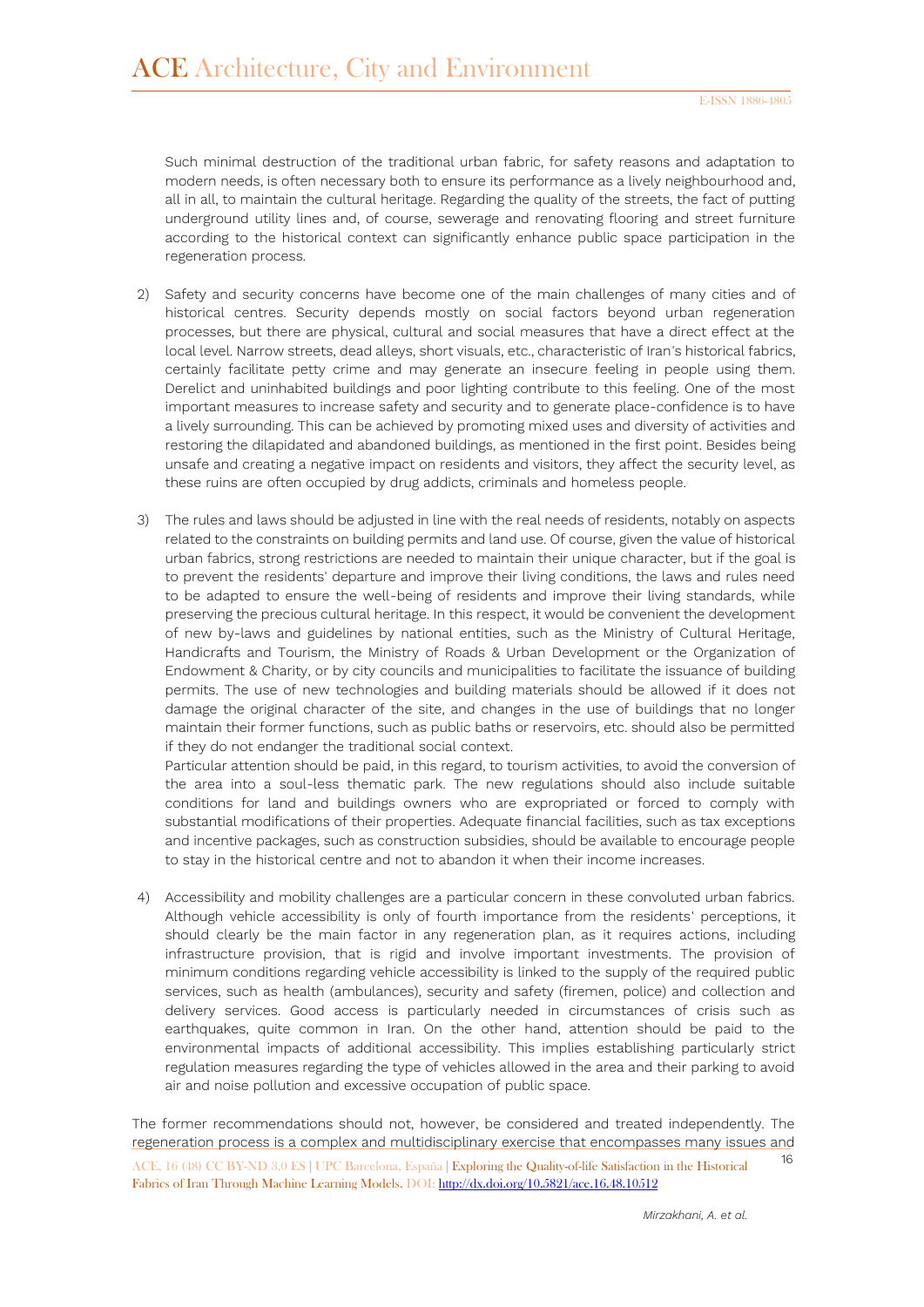must also be addressed from a cross-cutting perspective. A proper approach to the process must include the contribution of various stakeholders and bodies with different roles, coming from different specialities: urban planning, civil engineering, architecture, sociology, statistics, administrative management, financing, etc. In this regard, as Mirzakhani *et al*. (2021) state, besides technical and methodological deficiencies, the absence of an integrated management system in which all stakeholders and bodies pursue a common objective to improve the environment and quality of residents' life is one of the main reasons for the failure of urban regeneration projects in Iran. This presupposes that historical areas regeneration planning, and its implementation, requires pooling the capacities of all participant actors in a concerted action that will finally entice public decision-makers and private investors in the process.

Two all-embracing topics, "integrated governance framework" and "sustainable financing", are inescapable focal points of any regeneration process seeking to enhance the QOL of the residents of historic city centres. These processes require a concerted effort from all stakeholders, both public and private, over a very long period and, therefore, an appropriate and sustained framework of governance and substantial changes in their traditional methods of interaction and partnership. On the other hand, it is impossible to envisage an action to preserve the urban fabric heritage that does not count on financial support from public budgets. Adequate mechanisms to entice private investors whilst ensuring the efficient use of public funds are a major challenge for the implementation of regeneration plans in historic city centres.

#### 6. Conclusion

The quality of life (QOL) in the historical fabrics of Iran has substantially decreased in the past few decades due to many physical, economic, social and environmental problems. This paper provides an insight into these problems through a systematic analysis of QOL satisfaction in historical city centres of Iran and identifying the most important predictors which affect it. For this purpose, several variables selected from the literature search were used in the elaboration of a QOL satisfaction model. Data obtained from a specific survey counting with the participation of about 1,800 residents of old city centres were used to develop ML models that exposed the behavioural patterns of these residents.

The ML algorithm (C5.0) allowed the identification of four significant variables with much higher impact than the other variables examined: quality of buildings and streets, safety, administrative services and vehicle accessibility. The quality of buildings and streets is a factor that had also been acknowledged in other studies in Iran.

However, the results of this study are quite different from those of other studies in relation to other variables. For example, in some studies, access to public transportation, religious shrines, shopping malls or recreational facilities are presented as the most important QOL factors, whilst the results of the present study indicate that these factors have no effect on the final opinion of residents. This does not necessarily mean that they are irrelevant. Present priorities may leave aside factors that could become very important once the more pressing needs are fulfilled. So, critical QOL variables may change in the future, and planners must adopt a long-term view of the subject.

Based on residents' perceptions and technical, social, and political observations stemming from other studies of the authors' line of research, some very general intervention measures have been proposed for each of the main identified factors. Their aim is to help planning the integrated regeneration of historical urban fabrics in Iran but also to implement actions that could enhance QOL and prevent further decline of these valuable heritage assets.

<sup>17</sup> ACE, 16 (48) CC BY-ND 3.0 ES **<sup>|</sup>**UPC Barcelona, España **<sup>|</sup>** Exploring the Quality-of-life Satisfaction in the Historical Fabrics of Iran Through Machine Learning Models. DOI[: http://dx.doi.org/10.5821/ace.16.48.10512](http://dx.doi.org/10.5821/ace.16.48.10512)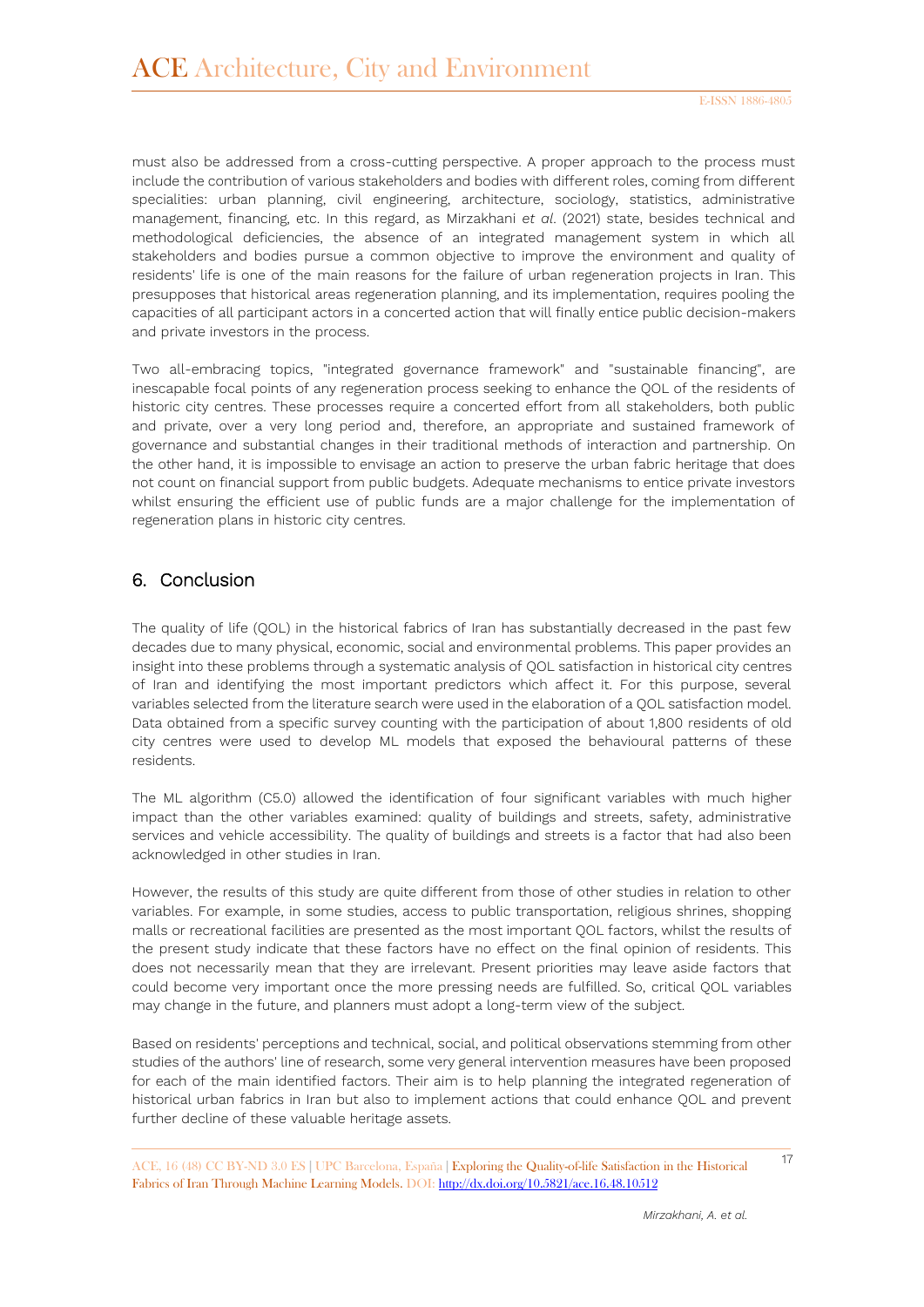### 7. Limitations

The geographical scope of this research is limited to the historical centres of four medium-sized cities. Despite the desire of the authors to expand the number of case studies and, of course, the number of respondents, the COVID-19 pandemic and the resulting travel restrictions made it practically impossible. Thus, future studies should explore more cases to provide additional input data to the ML models and obtain even more accurate predictions.

#### Acknowledgements

We are highly grateful to the editors and anonymous reviewers for their time and constructive comments on our manuscript.

#### Authorship

The specific contributions made by each author has been as follows: a) the first author: conceptualization, methodology, software, validation, formal analysis, interpretation of data, investigation, resources, data curation, writing - original draft, writing - review & editing, visualization, revision, supervision; b) the second author: *Mateu Turró:* conceptualization, formal analysis, interpretation of data, investigation, resources, writing - original draft, writing - review & editing, visualization, revision, supervision, and c) the third author*:* formal analysis, interpretation of data, resources, supervision.

Conflict of interests: The authors declare that there is no conflict of interests.

#### Bibliography

Abdel-Hady, Z. (2010). *The Masjid, yesterday and today*. Center for International and Regional Studies. Retrieved **from the contract of the contract of the contract of the contract of the contract of the contract of the contract of the contract of the contract of the contract of the contract of the contract of the contract o** 

[https://repository.library.georgetown.edu/bitstream/handle/10822/559277/CIRS\\_AbdelHady2010.pdf](https://repository.library.georgetown.edu/bitstream/handle/10822/559277/CIRSBrief2AbdelHady2010.pdf?sequence=5&isAllowed=y)

Ali, H. H., Malkawi, F. K., & Al-Betawi, Y. N. (2009). Quality of life in cities: setting up criteria for Amman-Jordan. *Social Indicators Research*, *93*(2), 407-432. DOI:<https://doi.org/10.1007/s11205-008-9333-5>

Azzolina, D., Baldi, I., Barbati, G., Berchialla, P., Bottigliengo, D., Bucci, A., ... & Vezzoli, M. (2019). Machine learning in clinical and epidemiological research: isn't it time for biostatisticians to work on it? *Epidemiology Biostatistics and Public Health, (16)4*, e13245-1-e13245-3. Retrieved from <http://hdl.handle.net/11564/719478>

Alpopi, C., & Manole, C. (2013). Integrated urban regeneration – solution for cities revitalise. *Procedia Economics and Finance*, *6*, 178-185. DOI[: https://doi.org/10.1016/s2212-5671\(13\)00130-5](https://doi.org/10.1016/s2212-5671(13)00130-5)

Balbo, M. (2012). *The medina; the restoration & conservation of historic Islamic cities*. London: I.B.Tauris & Co Ltd.

Bastanian Shahgoli, M., Panahi, A., & Abdollahzadeh Taraf, A. (2018). Evaluating the indicators of urban life quality in old and new textures of Tabriz (case study: Koch- e Bagh and Marzdaran). *Journal of Sociology Studies*, *10*(39).

<sup>18</sup> ACE, 16 (48) CC BY-ND 3.0 ES **<sup>|</sup>**UPC Barcelona, España **<sup>|</sup>** Exploring the Quality-of-life Satisfaction in the Historical Fabrics of Iran Through Machine Learning Models. DOI[: http://dx.doi.org/10.5821/ace.16.48.10512](http://dx.doi.org/10.5821/ace.16.48.10512)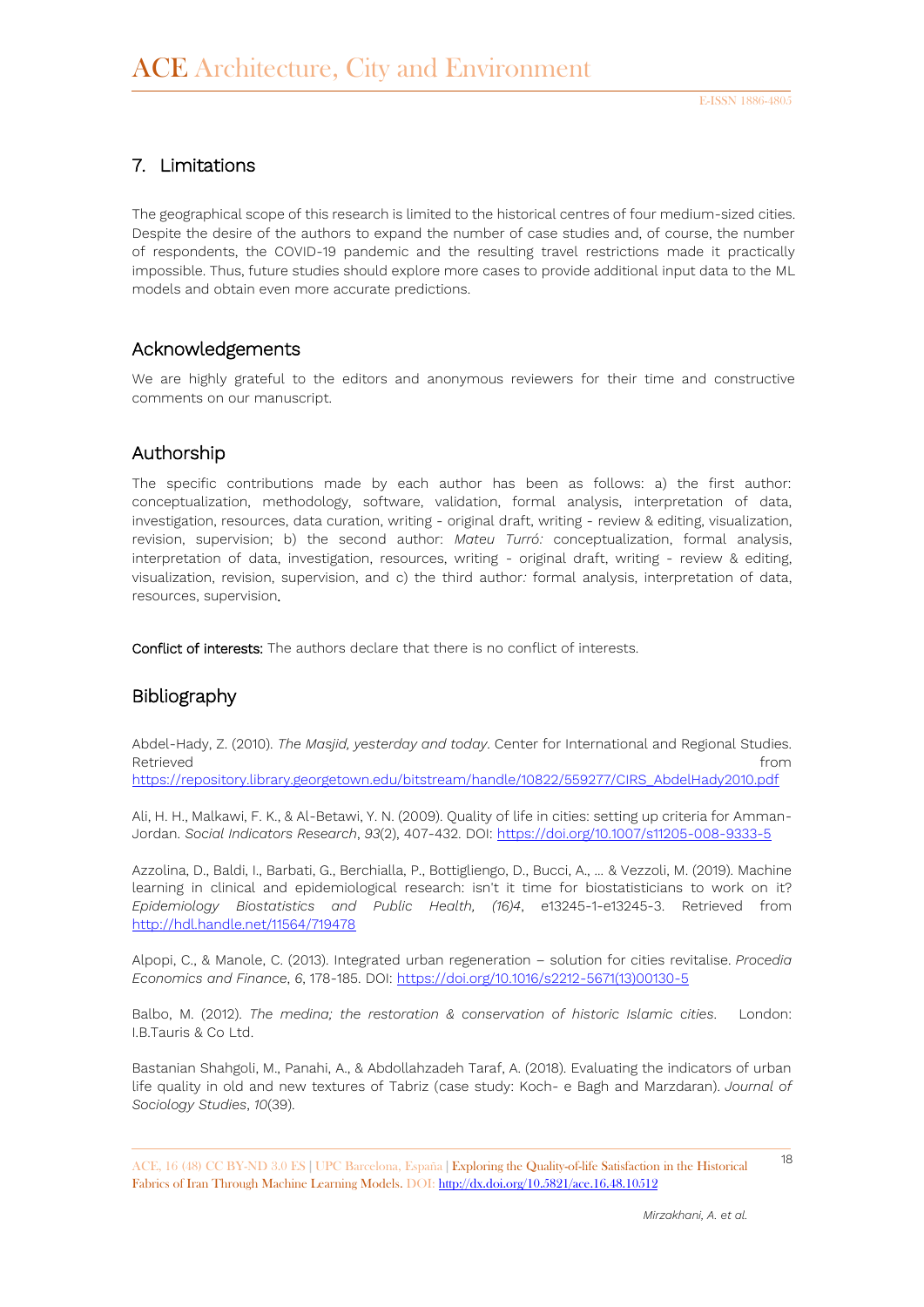Baum, S., Arthurson, K., & Rickson, K. (2010). Happy people in mixed-up places: The association between the degree and type of local socioeconomic mix and expressions of neighbourhood satisfaction. *Urban Studies*, *47*(3), 467-485. DOI:<https://doi.org/10.1177/0042098009351941>

Berger-Schmitt, R. (2002). Considering social cohesion in quality-of-life assessments: concept and measurement. *Social Indicators Research*, *58*(1/3), 403-428. DOI:<https://doi.org/10.1023/a:1015752320935>

Berry, B. J., & Okulicz-Kozaryn, A. (2011). An urban-rural happiness gradient. *Urban Geography*, *32*(6), 871-883.

Bridge, B. A., Adhikari, D., & Fontenla, M. (2016). Electricity, income, and quality of life. *The Social Science Journal*, *53*(1), 33-39. DOI:<https://doi.org/10.1016/j.soscij.2014.12.009>

Chang, L. Y., & Wang, H. W. (2006). Analysis of traffic injury severity: An application of non-parametric classification tree techniques. *Accident Analysis & Prevention*, *38*(5), 1019-1027. DOI : <https://doi.org/10.1016/j.aap.2006.04.009>

Charron, N., Dijkstra, L., & Lapuente, V. (2014). Regional governance matters: quality of government within European Union member states. *Regional Studies*, *48*(1), 68-90. DOI: <https://doi.org/10.1080/00343404.2013.770141>

Clifton, K., Ewing, R., Knaap, G. J., & Song, Y. (2008). Quantitative analysis of urban form: a multidisciplinary review. *Journal of Urbanism*, *1*(1), 17-45 DOI: <https://doi.org/10.1080/17549170801903496>

Cortina, J. M. (1993). What is coefficient alpha? An examination of theory and applications. *Journal of Applied Psychology*, *78*(1), 98-104. DOI:<https://doi.org/10.1037/0021-9010.78.1.98>

Cronbach, L. J. (1951). Coefficient alpha and the internal structure of tests. *Psychometrika*, *16*(3), 297- 334.

Dahmann, D. C. (1983). Subjective assessments of neighborhood quality by size of place. *Urban Studies*, *20*(1), 31-45. DOI:<https://doi.org/10.1080/713703157>

Daneshpour, A., & Rousta, M. (2013). Conceptual framework of sustainable community in Islamic worldview and urbanism tradition of Muslims. *Journal of Iranian-Islamic Urban Studies*.

Dimian, G. C., & Barbu, A. (2012). Public services-key factor to quality of life. *Management & Marketing*, *7*(1), 151. Retrieved from<http://www.managementmarketing.ro/pdf/articole/260.pdf>

Driver, B. L., Brown, P. J., & Peterson, G. L. (1991). Benefits of leisure. In *Preliminary drafts of the chapters in this volume were presented at a workshop of the authors in Snowbird, Utah, May 1989.* Venture Publishing.

El Din, H. S., Shalaby, A., Farouh, H. E., & Elariane, S. A. (2013). Principles of urban quality of life for a neighborhood. *Hbrc Journal*, *9*(1), 86-92. DOI: [https://doi.org/10.1016/j.hbrcj.2013.02.007.](https://doi.org/10.1016/j.hbrcj.2013.02.007)

European Union. (2013). *Quality of life in cities, Perception survey in 79 European cities*. Luxembourg: Publications Office of the European Union.

Faggian, A., & Royuela, V. (2010). Migration flows and quality of life in a metropolitan area: the case of Barcelona-Spain. *Applied Research in Quality of Life*, *5*(3), 241-259. [https://doi.org/10.1007/s11482-010-](https://doi.org/10.1007/s11482-010-9108-4) [9108-4.](https://doi.org/10.1007/s11482-010-9108-4)

<sup>19</sup> ACE, 16 (48) CC BY-ND 3.0 ES **<sup>|</sup>**UPC Barcelona, España **<sup>|</sup>** Exploring the Quality-of-life Satisfaction in the Historical Fabrics of Iran Through Machine Learning Models. DOI[: http://dx.doi.org/10.5821/ace.16.48.10512](http://dx.doi.org/10.5821/ace.16.48.10512)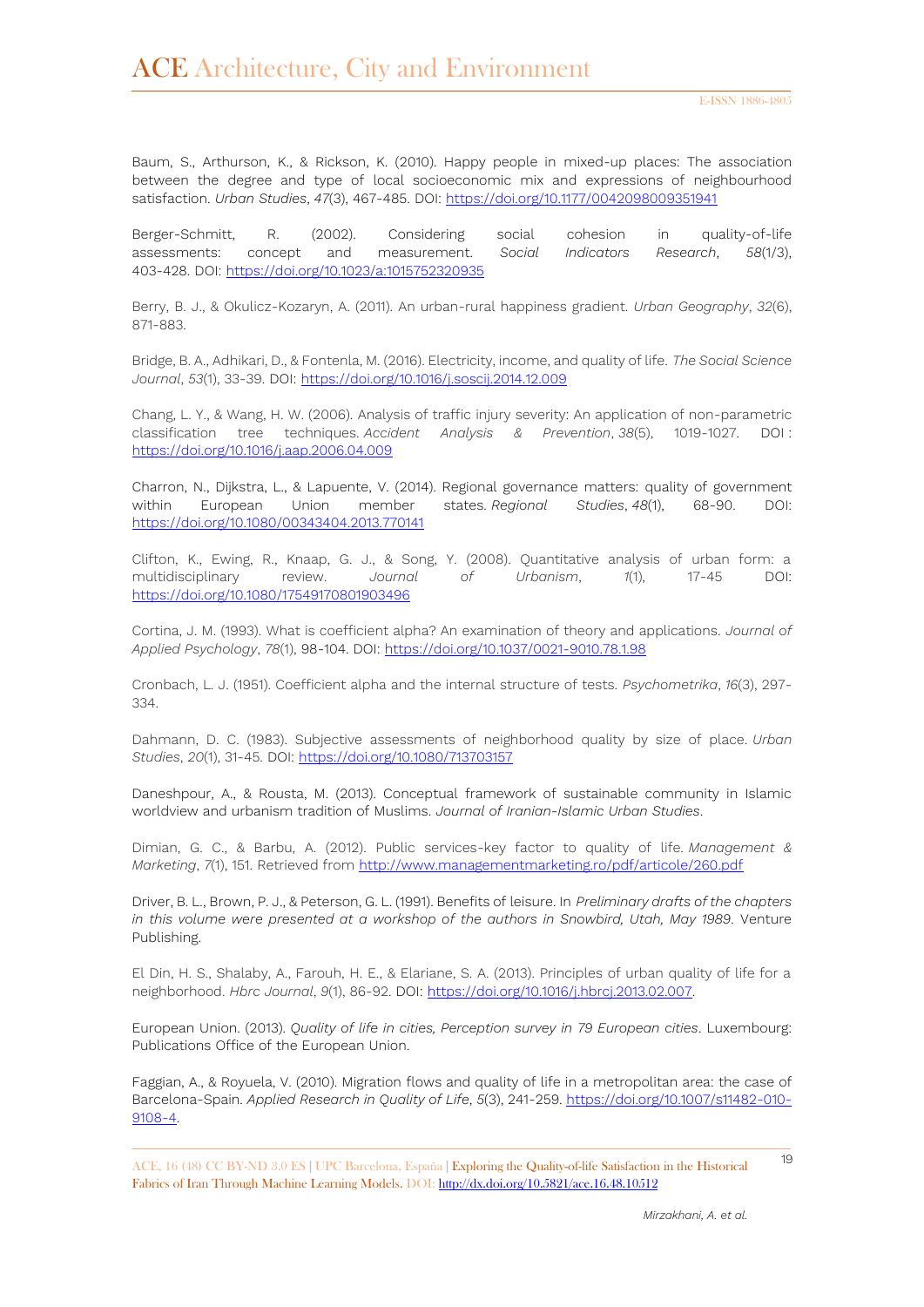Falamaki, M. (2015). *Revitalisation of historical monuments and cities*. University of Tehran.

Frey, B. S., & Stutzer, A. (2000). Happiness, economy, and institutions. *The Economic Journal*, *110*(466), 918-938. DOI:<https://doi.org/10.1111/1468-0297.00570>

Frijters, P., Johnston, D. W., & Shields, M. A. (2011). Life satisfaction dynamics with quarterly life event data. *Scandinavian Journal of Economics*, *113*(1), 190-211. DOI: [https://doi.org/10.1111/j.1467-](https://doi.org/10.1111/j.1467-9442.2010.01638.x) [9442.2010.01638.x](https://doi.org/10.1111/j.1467-9442.2010.01638.x)

Galster, G. C. (1987). *Homeowners and neighborhood reinvestment*. Duke University Press.

Garau, C., & Pavan, V.M. (2018). Evaluating urban quality: indicators and assessment tools for smart sustainable cities. *Sustainability*, *10*(3), 575. DOI:<https://doi.org/10.3390/su10030575>

Ge, J., & Hokao, K. (2006). Research on residential lifestyles in Japanese cities from the viewpoints of residential preference, residential choice, and residential satisfaction. *Landscape and Urban Planning*, *78*(3), 165-178. DOI: <https://doi.org/10.1016/j.landurbplan.2005.07.004>

Gharipour, M. (Ed.). (2012). *The bazaar in the Islamic city: design, culture, and history*. Oxford University Press.

Glaeser, E. (2011). *Triumph of the city: How urban spaces make us human*. Pan Macmillan.

Grayson, L., & Young, K. (1994). *Quality of life in cities: An Overview and Guide to the Literature*. London: British Library, in association with London Research Centre.

Habibi, M., & Maghsoudi, M. (2009). *Urban renovation*. Tehran: University of Tehran.

Habibi, M. (2018). *De la cité à la ville* (15th ed.). Tehran: University of Tehran.

Habibi, D. (2014). A study of the factors effecting on the fall of joyfulness and viability sense in historical and timeworn textures (a case study: Sang Siyah district of Shiraz). *Journal of Studies on Iranian Islamic City*.

Hawkins, J., & Blakeslee, S. (2004). *On Intelligence*. Macmillan.

Helsley, R., & Zenou, Y. (2014). Social networks and interactions in cities. *Journal of Economic Theory*, *150*, 426-466. DOI: [https://doi.org/10.1016/j.jet.2013.09.009.](https://doi.org/10.1016/j.jet.2013.09.009)

Holmberg, S., Rothstein, B., & Nasiritousi, N. (2009). Quality of government: what you get. *Annual Review of Political Science*, *12*(1), 135-161. DOI:<https://doi.org/10.1146/annurev-polisci-100608-104510>

*IBM Knowledge Center*. (16 November 2020a). *Partition Node*. Ibm.com. Retrieved from [https://www.ibm.com/support/knowledgecenter/es/SS3RA7\\_18.0.0/modeler\\_mainhelp\\_client\\_ddita/](https://www.ibm.com/support/knowledgecenter/es/SS3RA7_18.0.0/modeler_mainhelp_client_ddita/clementine/partition_overview.html) [clementine/partition\\_overview.html](https://www.ibm.com/support/knowledgecenter/es/SS3RA7_18.0.0/modeler_mainhelp_client_ddita/clementine/partition_overview.html)

*IBM Knowledge Center*. (16 November 2020b). *C5.0 Node*. Ibm.com. Retrieved from [https://www.ibm.com/support/knowledgecenter/es/SS3RA7\\_18.0.0/modeler\\_mainhelp\\_client\\_ddita/](https://www.ibm.com/support/knowledgecenter/es/SS3RA7_18.0.0/modeler_mainhelp_client_ddita/clementine/c50node_general.html) [clementine/c50node\\_general.html](https://www.ibm.com/support/knowledgecenter/es/SS3RA7_18.0.0/modeler_mainhelp_client_ddita/clementine/c50node_general.html)

*IBM Knowledge Center*. (16 November 2020c). *C5.0 Node Model Options*. Ibm.com. Retrieved from [https://www.ibm.com/support/knowledgecenter/es/SS3RA7\\_18.0.0/modeler\\_mainhelp\\_client\\_ddita/](https://www.ibm.com/support/knowledgecenter/es/SS3RA7_18.0.0/modeler_mainhelp_client_ddita/clementine/c50_modeltab.html) [clementine/c50\\_modeltab.html](https://www.ibm.com/support/knowledgecenter/es/SS3RA7_18.0.0/modeler_mainhelp_client_ddita/clementine/c50_modeltab.html)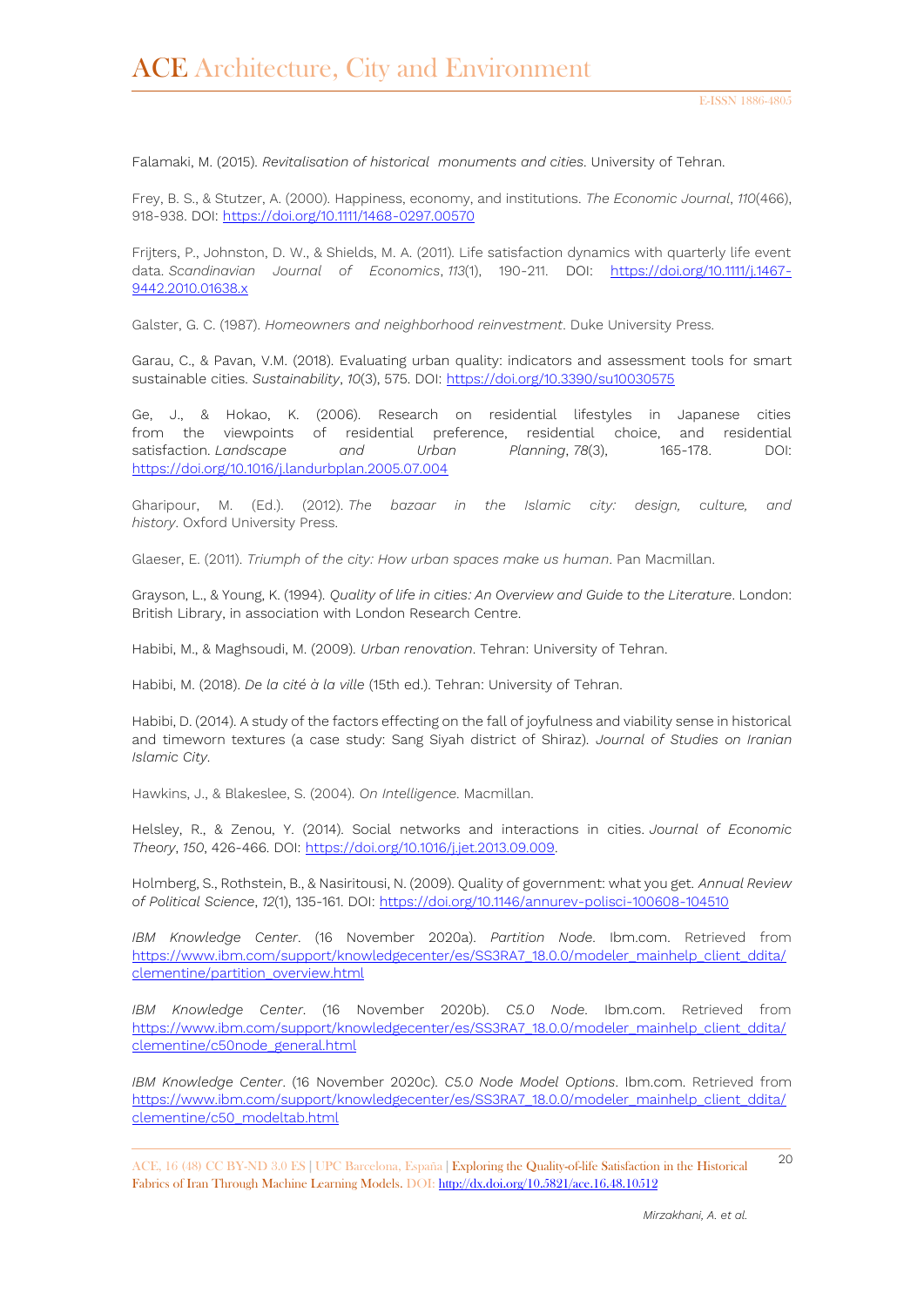*IBM Knowledge Center*. (16 November 2020d). *Analysis Output Browser*. Ibm.com. Retrieved from [https://www.ibm.com/support/knowledgecenter/es/SS3RA7\\_18.0.0/modeler\\_mainhelp\\_client\\_ddita/](https://www.ibm.com/support/knowledgecenter/es/SS3RA7_18.0.0/modeler_mainhelp_client_ddita/clementine/analysis_browser_analysistab.html) [clementine/analysis\\_browser\\_analysistab.html](https://www.ibm.com/support/knowledgecenter/es/SS3RA7_18.0.0/modeler_mainhelp_client_ddita/clementine/analysis_browser_analysistab.html)

Insch, A., & Florek, M. (2008). A great place to live, work and play: Conceptualising place satisfaction in the case of a city's residents. *Journal of Place Management and Development*, *1*(2), 138-149. DOI: <https://doi.org/10.1108/17538330810889970>

Jacobs, A., & Appleyard, D. (1987). Toward an urban design manifesto. *Journal of the American Planning Association*, *53*(1), 112-120. DOI: <https://doi.org/10.1080/01944368708976642>

Kaklauskas, A., Zavadskas, E. K., Radzeviciene, A., Ubarte, I., Podviezko, A., Podvezko, V., ... & Bucinskas, V. (2018). Quality of city life multiple criteria analysis. *Cities*, *72*, 82-93. DOI: <https://doi.org/10.1016/j.cities.2017.08.002>

Kasraian, N., & Arshi, Z. (2010). *Bazaars of Iran*. Agah.

Kährik, A., Temelová, J., Kadarik, K., & Kubeš, J. (2016). What attracts people to inner city areas? The cases of two post-socialist cities in Estonia and the Czech Republic. *Urban Studies*, *53*(2), 355-372. DOI:<https://doi.org/10.1177/0042098014567444>

Khanizadeh, M., & Razvian, M. (2019). Assessment of environmental factors affecting satisfaction of residents living in old and historical context (Case Study: Sarshoor neighborhood of Mashhad). *Geography (Regional Planning)*, *9*(1).

Lane, B. J. (1989). *Canadian healthy communities project: a conceptual model for Winnipeg*. The Institute of Urban Studies. Retrieved from [https://winnspace.uwinnipeg.ca/bitstream/handle/10680/874/1989.pdf](https://winnspace.uwinnipeg.ca/bitstream/handle/10680/874/1989-Lane-CanadianHealthyCommunitiesProject-WEB.pdf?sequence=1&isAllowed=y)

Lee, R. J., & Sener, I. N. (2016). Transportation planning and quality of life: Where do they intersect? *Transport policy*, *48*, 146-155. DOI:<https://doi.org/10.1016/j.tranpol.2016.03.004>

Lehmann, S. (2019). *Urban regeneration: A manifesto for transforming UK Cities in the age of climate change*. Springer.

Li, F., Liu, X., Hu, D., Wang, R., Yang, W., Li, D., & Zhao, D. (2009). Measurement indicators and an evaluation approach for assessing urban sustainable development: A case study for China's Jining City. *Landscape and Urban Planning*, *90*(3-4), 134-142. DOI: <https://doi.org/10.1016/j.landurbplan.2008.10.022>

Lloyd, K. M., & Auld, C. J. (2002). The role of leisure in determining quality of life: Issues of content and measurement. *Social Indicators Research*, *57*(1), 43-71. DOI: <https://doi.org/10.1023/a:1013879518210>

Lynch, K., & Rodwin, L. (1958). A theory of urban form. *Journal of the American Institute of Planners*, *24*(4), 201-214. DOI:<https://doi.org/10.1080/01944365808978281>

Lynch, K. (1984). *Good city form*. MIT Press.

Macke, J., Casagrande, R. M., Sarate, J. A. R., & Silva, K. A. (2018). Smart city and quality of life: Citizens' perception in a Brazilian case study. *Journal of Cleaner Production*, *182*, 717-726. DOI: <https://doi.org/10.1016/j.jclepro.2018.02.078>

Marlin, J. T. (1992). *The livable cities almanac*. Perennial.

<sup>21</sup> ACE, 16 (48) CC BY-ND 3.0 ES **<sup>|</sup>**UPC Barcelona, España **<sup>|</sup>** Exploring the Quality-of-life Satisfaction in the Historical Fabrics of Iran Through Machine Learning Models. DOI[: http://dx.doi.org/10.5821/ace.16.48.10512](http://dx.doi.org/10.5821/ace.16.48.10512)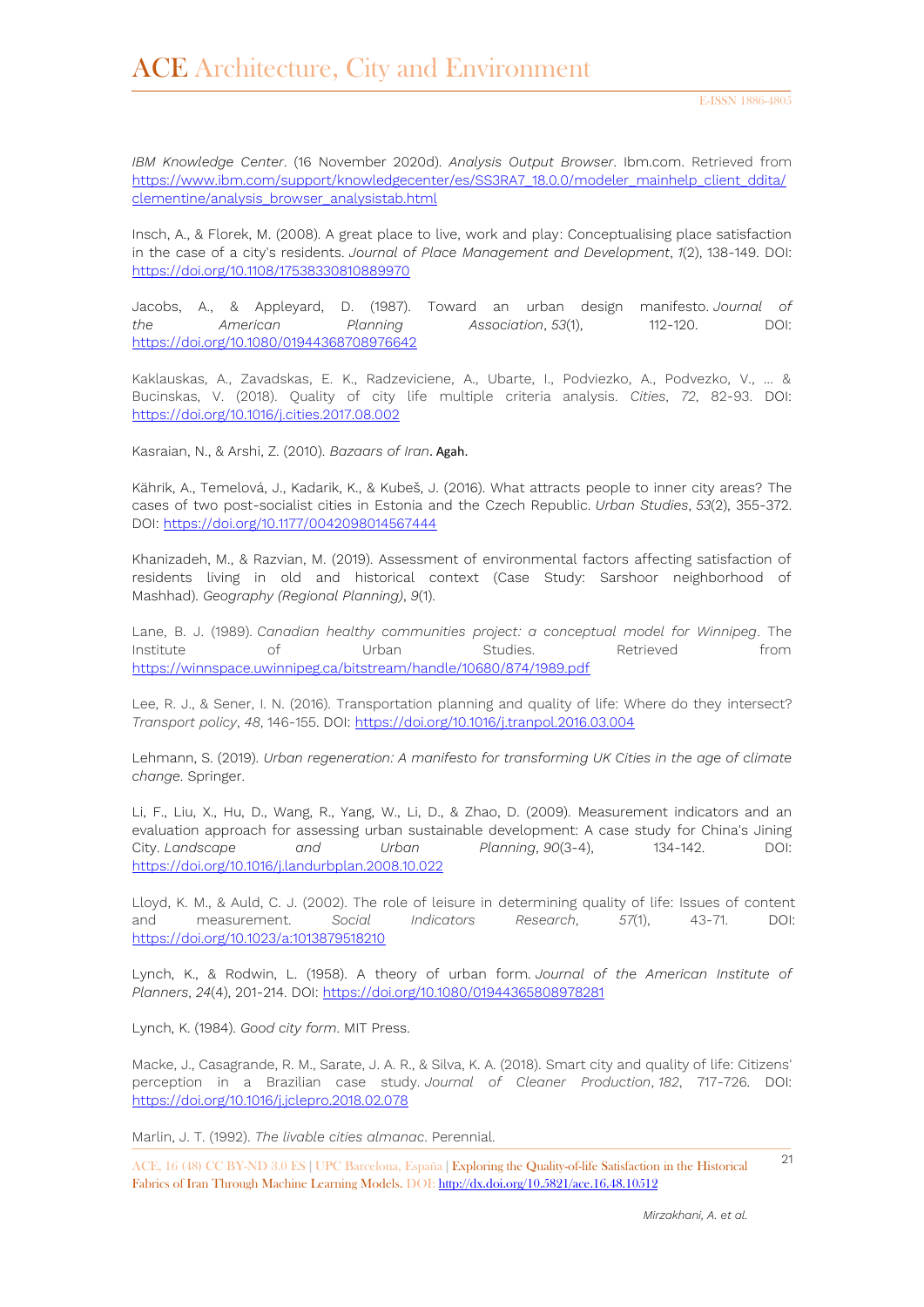Mashhadizadeh Dehaghani, N. (1995). *An analysis of urban planning characteristics in Iran*. Iran University of Science and Technology.

Massam, B. H. (2002). Quality of life: public planning and private living. *Progress in planning*, *58*(3), 141- 227. DOI: [https://doi.org/10.1016/s0305-9006\(02\)00023-5](https://doi.org/10.1016/s0305-9006(02)00023-5)

Mccrea, R., Stimson, R., & Western, J. (2005). Testing a moderated model of satisfaction with urban living using data for Brisbane-South East Queensland, Australia. *Social Indicators Research*, *72*(2), 121- 152. DOI:<https://doi.org/10.1007/s11205-004-2211-x>

McDonald, J.F. (2012). House prices and quality of life: An Economic Analysis. *International Encyclopedia of Housing and Home*, 258-264. DOI: <https://doi.org/10.1016/b978-0-08-047163-1.00716-5>

McMahon, S. K. (2002). The development of quality-of-life indicators—a case study from the City of Bristol, UK. *Ecological Indicators*, *2*(1-2), 177-185. DOI: [https://doi.org/10.1016/s1470-160x\(02\)00039-0](https://doi.org/10.1016/s1470-160x(02)00039-0)

Mehdizadeh Saradj, F., Mozafar, F., Taefnia, M., & Sajad, R. A. (2018). Urban spaces quality enrichment based on aesthetic values of historical fabrics of Isfahan, Iran. *Proceedings of the Institution of Civil Engineers-Urban Design and Planning*, *171*(5), 217-225. DOI:<https://doi.org/10.1680/jurdp.16.00041>

Mirzakhani, A., Turró, M., & Jalilisadrabad, S. (2021). Key stakeholders and operation processes in the regeneration of historical urban fabrics in Iran. *Cities*, *118*, 103362. DOI: <https://doi.org/10.1016/j.cities.2021.103362>

Mitchell, T.M. (1997). *Machine learning*. McGraw Hill.

Moayedfar, S., & Eshaghi, S. (2019). Urban renaissance, a new approach to reviving and improving the quality of life in historical texture (Case Study: Imam Ali Square in Isfahan and its surrounding tissue). *Journal of Research and Urban Planning*.

Moeinaddini, M., Asadi-Shekari, Z., Aghaabbasi, M., Saadi, I., Shah, M. Z., & Cools, M. (2020). Applying non-parametric models to explore urban life satisfaction in European cities. *Cities*, *105*, 102851. DOI: [https://doi.org/10.1016/j.cities.2020.102851.](https://doi.org/10.1016/j.cities.2020.102851)

Murdie, R. A., Rhyne, D., & Bates, J. (1992). *Modelling quality of life indicators in Canada: a feasibility analysis*. Centre for Future Studies in Housing and Living Environments.

Nayga Jr, R. M., & Weinberg, Z. (1999). Supermarket access in the inner cities. *Journal of Retailing and Consumer Services*, *6*(3), 141-145. DOI: [https://doi.org/10.1016/s0969-6989\(98\)00029-0](https://doi.org/10.1016/s0969-6989(98)00029-0)

Nelson, G., & Saegert, S. (2009). Housing and quality of life: An ecological perspective. *Handbook of disease burdens and quality of life measures*, 3363-3382. DOI: [https://doi.org/10.1007/978-0-387-](https://doi.org/10.1007/978-0-387-78665-0_194) [78665-0\\_194](https://doi.org/10.1007/978-0-387-78665-0_194)

Nowok, B., Findlay, A., & McCollum, D. (2018). Linking residential relocation desires and behaviour with life domain satisfaction. *Urban Studies*, *55*(4), 870-890. DOI:<https://doi.org/10.1177/0042098016665972>

Okulicz-Kozaryn, A., & Mazelis, J. M. (2018). Urbanism and happiness: A test of Wirth's theory of urban life. *Urban Studies*, *55*(2), 349-364. DOI:<https://doi.org/10.1177/0042098016645470>

Öner, Ö. (2017). Retail city: the relationship between place attractiveness and accessibility to shops. *Spatial Economic Analysis*, *12*(1), 72-91. DOI: <https://doi.org/10.1080/17421772.2017.1265663>

<sup>22</sup> ACE, 16 (48) CC BY-ND 3.0 ES **<sup>|</sup>**UPC Barcelona, España **<sup>|</sup>** Exploring the Quality-of-life Satisfaction in the Historical Fabrics of Iran Through Machine Learning Models. DOI[: http://dx.doi.org/10.5821/ace.16.48.10512](http://dx.doi.org/10.5821/ace.16.48.10512)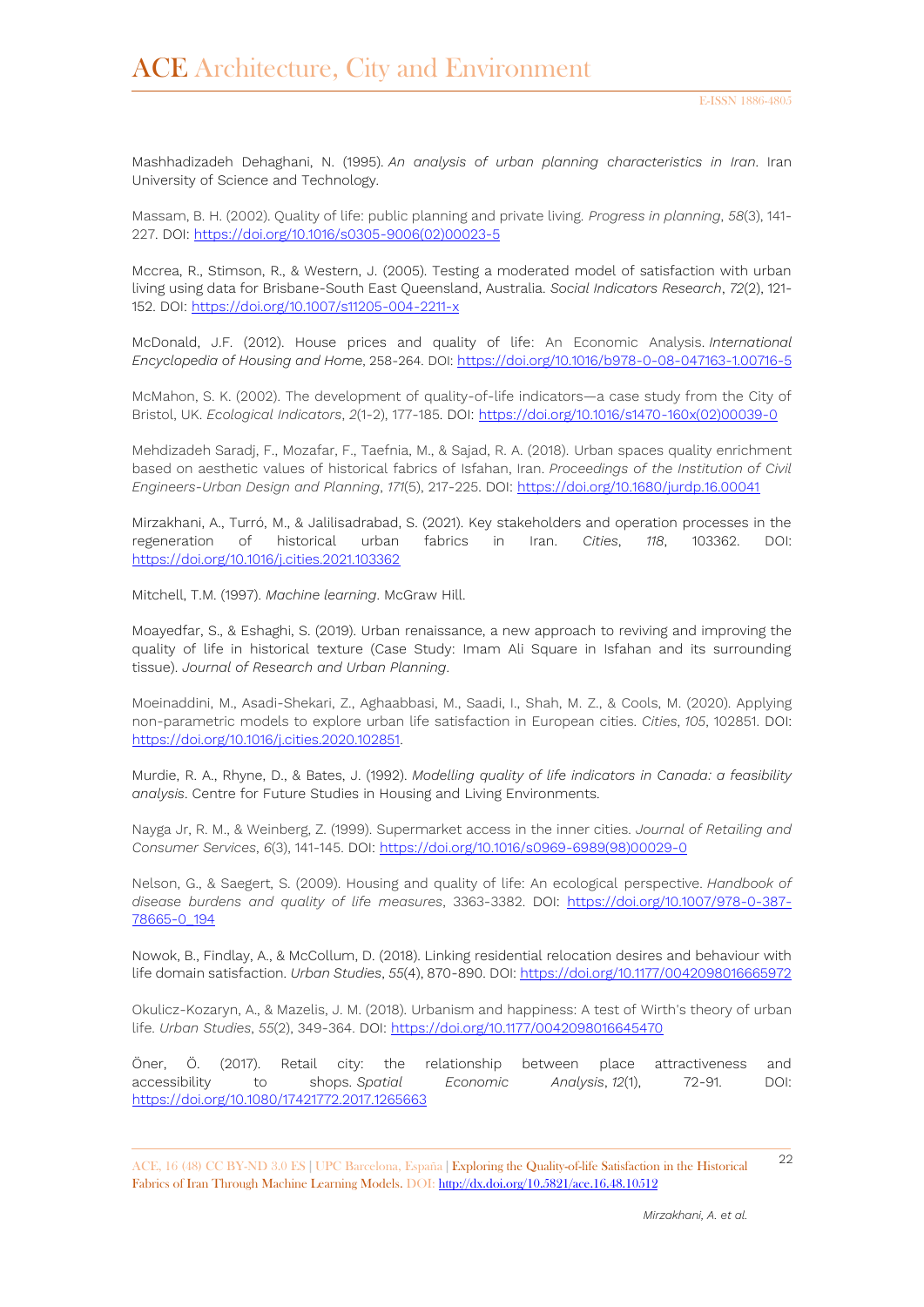Pacione, M. (2003). Urban environmental quality and human well-being—a social geographical perspective. *Landscape and Urban Planning*, *65*(1-2), 19-30. DOI: [https://doi.org/10.1016/s0169-](https://doi.org/10.1016/s0169-2046(02)00234-7) [2046\(02\)00234-7](https://doi.org/10.1016/s0169-2046(02)00234-7)

Parkes, A., Kearns, A., & Atkinson, R. (2002). What makes people dissatisfied with their neighbourhoods? *Urban Studies*, *39*(13), 2413-2438. DOI: <https://doi.org/10.1080/0042098022000027031>

Poorahmad, A., & Zareei, J. (2015). Evaluation of quality of life in urban old texture; case study: Zone 9 of Tehran. *Research and Urban Planning*, *6*(21). DOI: <https://www.sid.ir/en/journal/ViewPaper.aspx?id=502615>

Pourjafar, M., Amini, M., Varzaneh, E. H., & Mahdavinejad, M. (2014). Role of bazaars as a unifying factor in traditional cities of Iran: The Isfahan bazaar. *Frontiers of Architectural Research*, *3*(1), 10-19. DOI: <https://doi.org/10.1016/j.foar.2013.11.001>

Quinlan, J. R. (2014). *C4. 5: programs for machine learning*. Elsevier.

Rao, N. D., & Pachauri, S. (2017). Energy access and living standards: some observations on recent trends. *Environmental Research Letters*, *12*(2), 025011. DOI:<https://doi.org/10.1088/1748-9326/aa5b0d>

Rehdanz, K., & Maddison, D. (2008). Local environmental quality and lifesatisfaction in Germany. *Ecological Economics*, *64*(4), 787-797. DOI: [https://doi.org/10.1016/j.ecolecon.2007.04.016.](https://doi.org/10.1016/j.ecolecon.2007.04.016)

Richer, V. (2020). *Understanding decision trees (once and for all!)*. Medium. Retrieved from <https://towardsdatascience.com/understanding-decision-trees-once-and-for-all-2d891b1be579>

Risser, R., Schmeidler, K., Steg, L., Forward, S., & Martincigh, L. (2006). Assessment of the quality of life in cities. Environmental conditions and mobility. *Urbani Izziv*, *17*(1-2), 187-193. Retrieved from <https://www.urbaniizziv.si/Portals/urbaniizziv/Clanki/2006/urbani-izziv-en-2006-17-01-02-004.pdf>

Rokach, L., & Maimon, O. Z. (2007). *Data mining with decision trees: theory and applications* (Vol. 69). World scientific.

Room, G. (Ed.). (1995). *Beyond the threshold: the measurement and analysis of social exclusion*. Policy Press.

Ross, C. E., & Van Willigen, M. (1997). Education and the subjective quality of life. *Journal of health and social behavior*, 275-297. DOI:<https://doi.org/10.2307/2955371>

Ross, S. L. (2011). Social interactions within cities: Neighborhood environments and peer relationships. *Handbook of Urban Economics and Planning*, 681-704.

Rothstein, B. O., & Teorell, J. A. (2008). What is quality of government? A theory of impartial government institutions. *Governance*, *21*(2), 165-190. DOI: <https://doi.org/10.1111/j.1468-0491.2008.00391.x>

Saraei, M. (1991). *Yazd Bazaar: Origin, scan and its functions* (Master Thesis). Shahid Beheshti University.

Savageau, D. (2007). *Places rated almanac: The classic guide for finding your best places to live in America*. Places Rated Books Llc.

<sup>23</sup> ACE, 16 (48) CC BY-ND 3.0 ES **<sup>|</sup>**UPC Barcelona, España **<sup>|</sup>** Exploring the Quality-of-life Satisfaction in the Historical Fabrics of Iran Through Machine Learning Models. DOI[: http://dx.doi.org/10.5821/ace.16.48.10512](http://dx.doi.org/10.5821/ace.16.48.10512)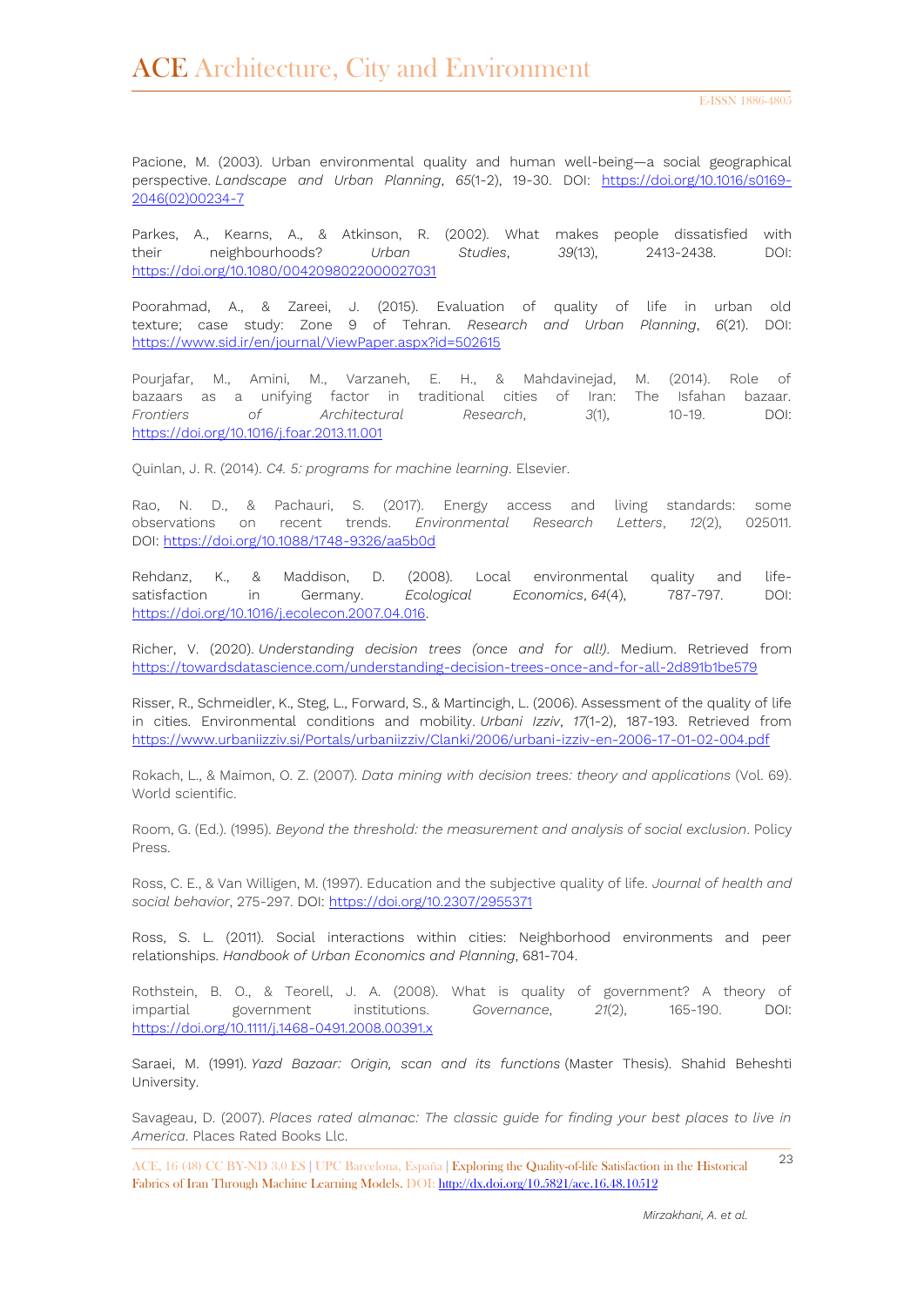Shu, X., & Zhu, Y. (2009). The quality of life in China. *Social Indicators Research*, *92*(2), 191-225. DOI: <https://doi.org/10.1007/s11205-008-9350-4>

Smith, T., Nelischer, M., & Perkins, N. (1997). Quality of an urban community: a framework for understanding the relationship between quality and physical form. *Landscape and Urban Planning*, *39*(2-3), 229-241. DOI: [https://doi.org/10.1016/s0169-2046\(97\)00055-8](https://doi.org/10.1016/s0169-2046(97)00055-8)

Soltanzadeh, H. (2007). *Iranian bazaars*. Iran Cultural Studies.

Soltanzadeh, H. (2013). *Urban spaces in the historical texture of Iran*. Iran Cultural Studies.

Steinberg, F. (1996). Conservation and rehabilitation of urban heritage in developing countries. *Habitat International*, *20*(3), 463-475. DOI: [https://doi.org/10.1016/0197-3975\(96\)00012-4](https://doi.org/10.1016/0197-3975(96)00012-4)

Steiner, L., Frey, B., & Hotz, S. (2015). European capitals of culture and life satisfaction. *Urban Studies*, *52*(2), 374-394. DOI:<https://doi.org/10.1177/0042098014524609>

Streimikiene, D. (2015). Quality of life and housing. *International Journal of Information and Education Technology*, *5*(2), 140-145. DOI:<https://doi.org/10.7763/ijiet.2015.v5.491>

Tiebout, C. M. (1956). A pure theory of local expenditures. *Journal of political economy*, *64*(5), 416-424. DOI:<https://doi.org/10.1086/257839>

Trip, J.J. (2007). Assessing quality of place: A comparative analysis of Amsterdam and Rotterdam. *Journal of Urban Affairs*, *29*(5), 501-517. DOI:<https://doi.org/10.1111/j.1467-9906.2007.00362.x>

Turró, M. (2012). Financing the rehabilitation of historic cities in the Southern Mediterranean. In: M. Balbo, ed., *The Medina; the Restoration & Conservation of Historic Islamic cities*. London: I.B.Tauris & Co Ltd, pp.239-242.

Türksever, A. N. E., & Atalik, G. (2001). Possibilities and limitations for the measurement of the quality of life in urban areas. *Social Indicators Research*, *53*(2), 163-187. DOI: <https://doi.org/10.1023/a:1026512732318>

URBACT. (3 February 2016*). Sustainable regeneration in urban areas, URBACT II Capitalisation*. Retrieved from [http://urbact.eu/sites/default/files/04\\_sustreg-web.pdf](http://urbact.eu/sites/default/files/04_sustreg-web.pdf)

Wang, R., Wu, C., Ma, X. Q., Zhao, Y. F., Yan, X. Y., & He, J. (2011). Health-related quality of life in Chinese people: a population-based survey of five cities in China. *Scandinavian Journal of Public Health*, *39*(4), 410-418. DOI:<https://doi.org/10.1177/1403494810395817>

Warr, P. (1987). *Work, Unemployment, and Mental Health*. Oxford University Press.

Weidemann, S., Anderson, J. R., Butterfield, D. I., & O'Donnell, P. M. (1982). Residents' perceptions of satisfaction and safety: A basis for change in multifamily housing. *Environment and behavior*, *14*(6), 695-724. DOI:<https://doi.org/10.1177/0013916582146004>

Węziak-Białowolska, D. (2016). Quality of life in cities – Empirical evidence in comparative European perspective. *Cities*, *58*, 87-96. DOI:<https://doi.org/10.1016/j.cities.2016.05.016>

Wheeler, R.J. (1991). The theoretical and empirical structure of general well-being. *Social Indicators Research*, *24*(1), 71-79. DOI: [https://doi.org/10.1007/bf00292651.](https://doi.org/10.1007/bf00292651)

<sup>24</sup> ACE, 16 (48) CC BY-ND 3.0 ES **<sup>|</sup>**UPC Barcelona, España **<sup>|</sup>** Exploring the Quality-of-life Satisfaction in the Historical Fabrics of Iran Through Machine Learning Models. DOI[: http://dx.doi.org/10.5821/ace.16.48.10512](http://dx.doi.org/10.5821/ace.16.48.10512)